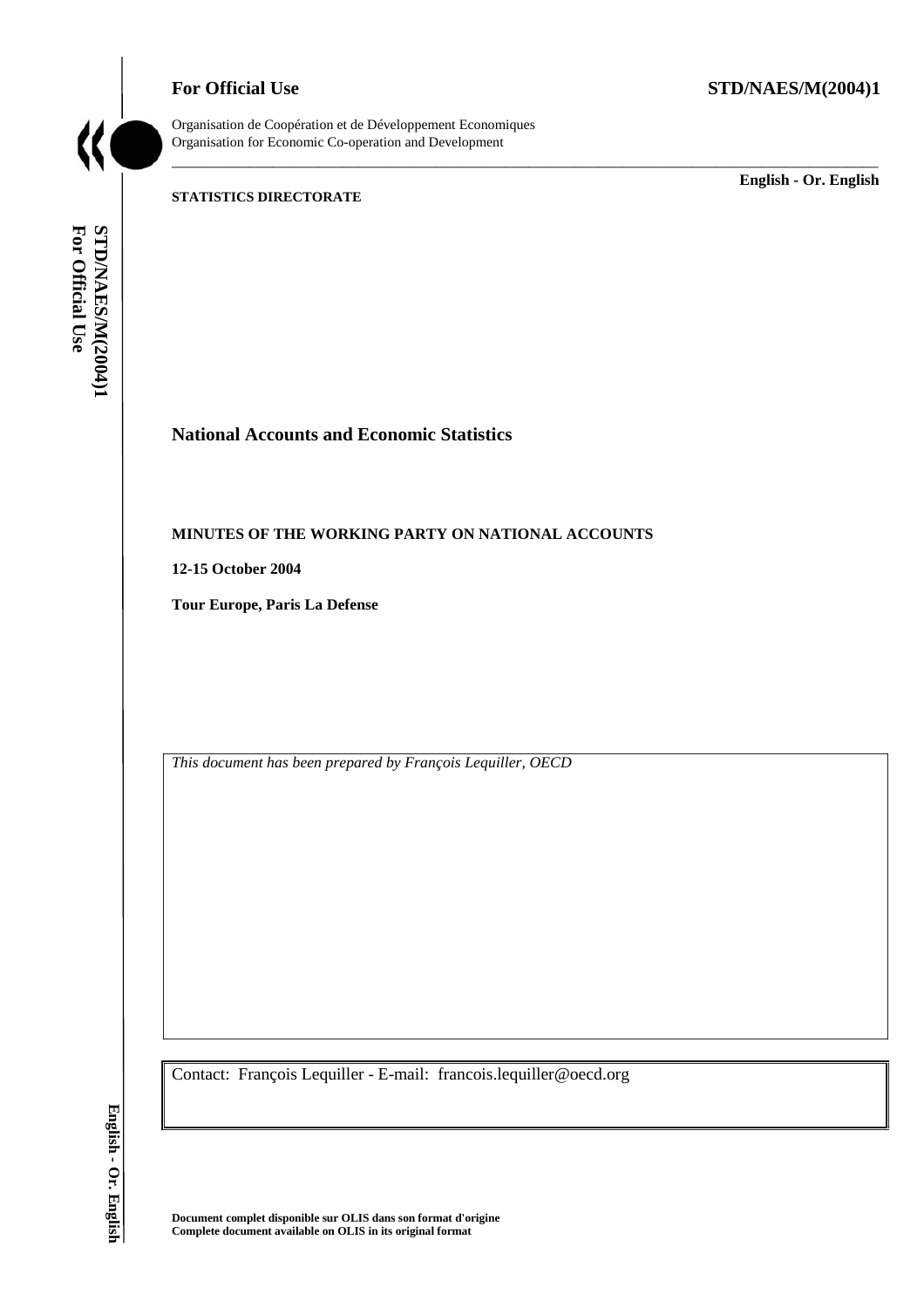# **MINUTES OF THE WORKING PARTY ON NATIONAL ACCOUNTS, OCTOBER 12-15, 2004**<sup>1</sup>

# **PARIS, 11 February 2005**<sup>2</sup>

The chair (François Lequiller, OECD Secretariat) welcome delegates. It is the last year the meeting will be chaired by OECD Secretariat (see item 1). This year's meeting is dominated by issues linked to the revision of the SNA. Sessions on these issues are "for information" and shared with non OECD member countries of the UN-ECE region. A vice-chair (I. Tvarijonaviciute, Lithuania) represents these countries. During the sessions on the revision of SNA, the chair will in no case try to summarize the global opinion of the OECD countries, in order to avoid interfering with the established procedures for decision making in the SNA review process. This is why the present minutes will not contain, for these sessions, any sentence characterizing any "majority opinion" of the meeting.

Other sessions are pure OECD sessions. Among them some are "for decision" (items 1, 25, 26) and will be treated as such in the present minutes. However, as papers for items 1 and 25 have not been available one month before the meeting, the decision on those items will be taken by written consultation after the meeting.

#### **Item 1. Establishment of the Working Party on National Accounts (WPNA)**

The chair (F. Lequiller, OECD Secretariat) presents document STD/NAES(2004)8 which explains the proceedings for the creation of the WPNA, which has a formal status as a subsidiary committee of the OECD Committee on Statistics. In particular, the meetings will be chaired by a country delegate elected by the participants.

UN-ECE expresses concern that the new status would result, for this working party, in a less open format for non OECD member countries than previously, a fact which would be regrettable. Non OECD member countries appreciate the participation in this annual meeting.

UK queries about the list of domains that was included in the draft mandate: are they supposed to be limitative?

Autralia proposes that the mandate cover the exchange of "best practices".

Eurostat queries about the involvement of the WPNA in government finance issues.

<sup>|&</sup>lt;br>|<br>| These minutes do not summarise presentations as all papers and power point presentations are available on the OECD web site: http://www.oecd.org/document/31/0,2340,en\_2649\_34245\_31722847\_119808\_1\_1\_1,00.html Items for which there was no discussion are not included in the present minutes.

<sup>2</sup> Minutes takers for the Secretariat include Charles Aspden, Jean-Pierre Dupuis, François Lequiller, Anders Nordin.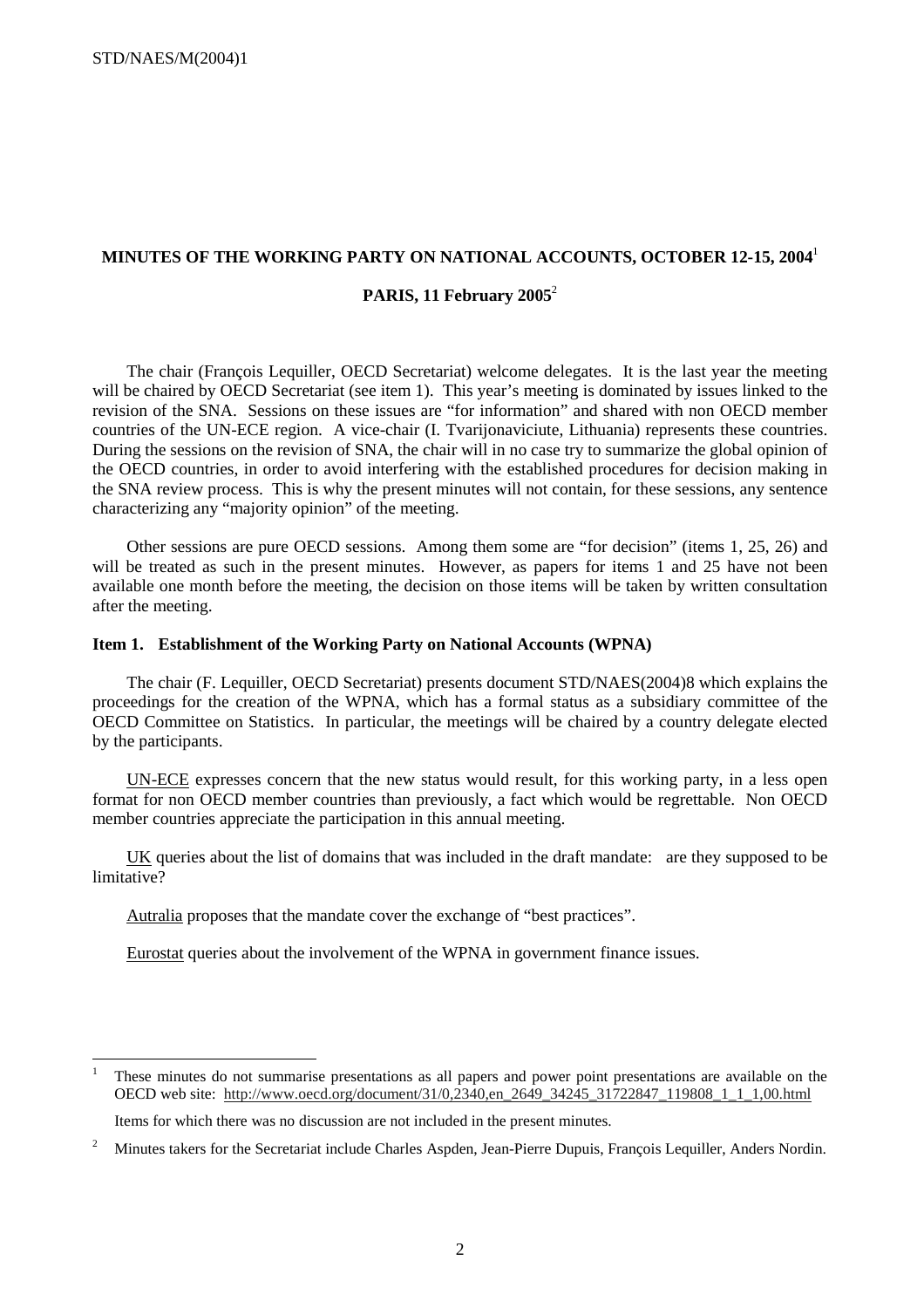The Chair responds that (1) he will seek the easiest possible way to allow non OECD member countries to register as observers, (2) the list of domains of national accounts was not limitative, (3) the WPNA would have a specific interest in general government accounts, and (4) the exchange of best practice was welcome. He will propose changes in the draft mandate to accommodate for these clarifications. He announces that the mandate will be adopted by written consultation, together with the election of the Bureau, during this winter.

#### **Item 2: Minutes of 2003 meeting**

Eurostat reacts to the sentence in the minutes of the 2003 meeting which says that "there had been hardly any support for the dual recording" (i.e. of contributions and benefits, in the case of funded pension schemes). In the view of Eurostat, most European countries are in favour of such a dual recording.

# **Item 3. Progress report of SNA review by ISWGNA Chairman**

C. Aspden (OECD, Secretariat) presents the history, management, and progress of the SNA review.

The Netherlands observes that the review seemed to become more and more ambitious – maybe too ambitious – and that there is only one year ahead. Considering the complicated issues that are reviewed (pension funds, life insurance), there is a risk not to achieve in 2005.

The UK supports NL and asked for the time table to be more realistic.

Representatives of IMF, ECB, as well as the moderator, insisted not to change the time table.

Eurostat recalled that it created 2 task forces to improve its involvement in the process. The objective is that the updated ESA text is ready at the same time as the SNA. But, as it will become a European regulation (Council and Parliament), it might not be available before 2010 and implemented in 2012.

C. Aspden concluded that all task forces should be close to achieving discussions for end April 2005. A supplementary AEG could be held in July 2005.

#### **Item 4. Pension schemes (SNA review, not for decision in December)**

There is no paper. A. Bloem (IMF) presents a power point presentation summarizing the proposals of the EDG.

The OECD Secretariat reports on the lessons from the OECD workshop (June 2004). The OECD workshop showed two groups of countries: one in favor of the change (in line with reforms and calculations already made in these countries), one strongly opposed. Two important questions remain open: (1) is it possible to separate cases of employers' schemes and social security schemes? (2) is it possible to introduce in the statistics doubtful estimates (arbitrary choice of discount rate)?

Canada confirms that Canada already applies most of the EDG recommendations. The government unfunded scheme (for its employees), is already recorded with a liability (increasing Canadian debt) and it is reliable data. Canada does not recognize liabilities for social security. Canada would go for a compromise: for countries for which there is a real difference between employer schemes and social security, the SNA would recognize liabilities, for the others it would not, despite international non comparability.

Regarding the allocation of net assets, based on legal terms, the surplus of the scheme is often allocated, in Canada, half to employer, half to employees.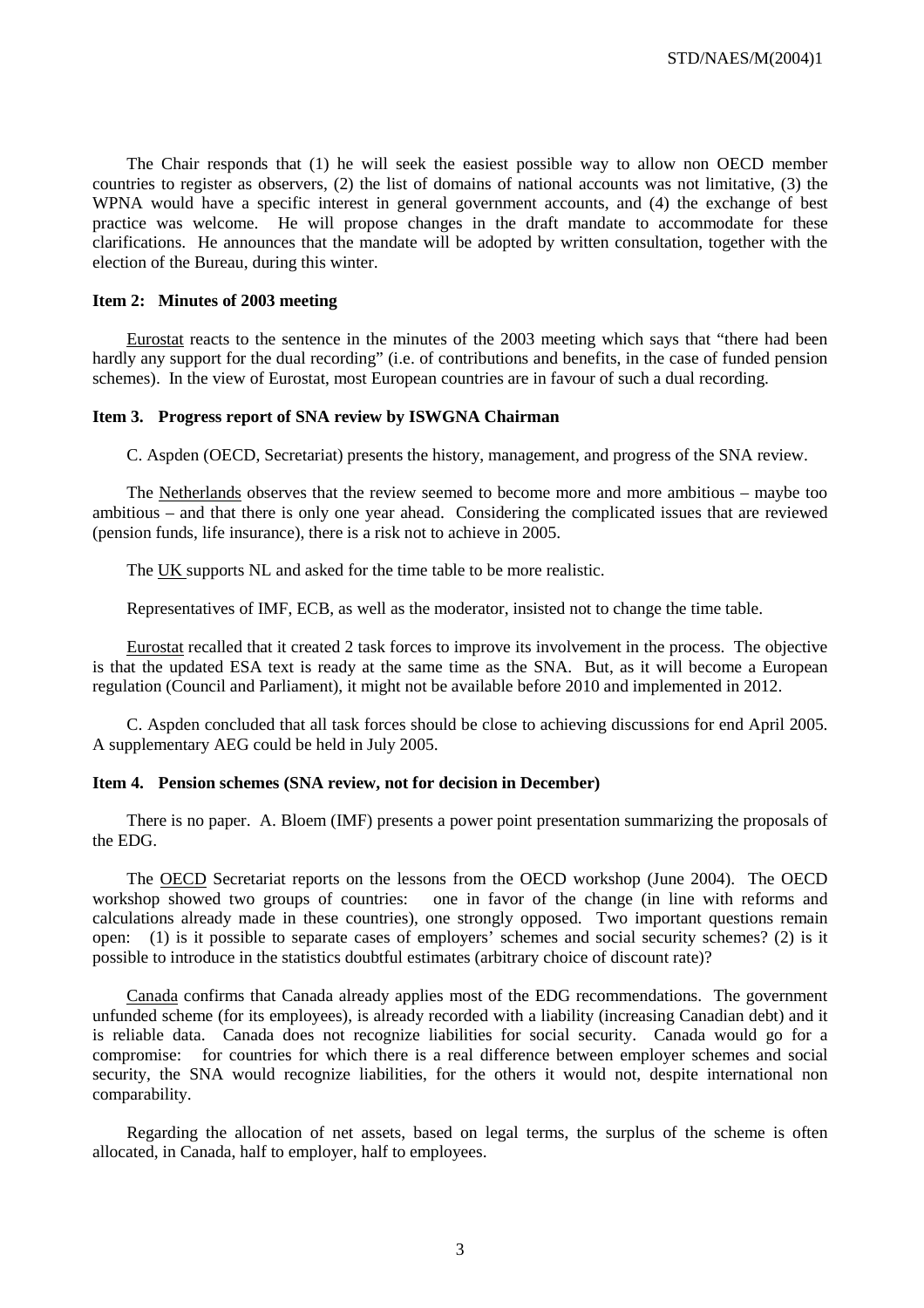The Netherlands expresses that his interpretation of the AEG opinion on the EDG recommendation is much less positive than the one presented here. However, he has much sympathy for the recognition of liabilities of unfunded schemes and supports the case to differentiate social security schemes and employers' scheme. Regarding the allocation of the net assets to sponsors, he would be prudent. All the implications of the proposal should be covered as a broad package. These problems are yet not solved.

Australia supports Canada (recognition of liabilities for government unfunded pension scheme). He reports on the Australian experience on both actuarial estimates (made yearly by government, reliable and verified by the ABS). He has not seen any problem with the differentiation between employer schemes and social security. Regarding allocation of net assets he thinks the issue is more complex that the simple solution recommended by the EDG (including the case of negative assets). This year, the Australian government paid off 7 billion dollars to decrease their unfunded pension debt. This was entirely recorded as financial transactions.

New Zealand is in the camp of countries where employer schemes and social assistance schemes are clearly distinguished. He opposes the extension of the recognition of liabilities to social assistance schemes.

Japan cites the case of a transfer between a funded scheme and an unfunded government scheme and explains that it introduced a major flaw in the accounts, with the disappearance of the corresponding households' assets. She therefore supports the recognition of liabilities for unfunded schemes.

Eurostat insists that this issue is the most important of the review process and asks for more discussions and delay. The presentation by the moderator of the AEG discussions is too "positive".

The ECB reports that it is not in favor of recording liabilities for unfunded pension schemes. The reason is that it is very difficult to distinguish between social security schemes and employers' schemes. Moreover, this would result in a lot of imputations in the system, and would not reflect the economic reality.

The OECD Secretariat insists that the recording of pension rights should not depend of different institutional arrangements. Social security has not the same meaning in different countries. Therefore he proposes to record liabilities for all retirement schemes without exception, at least for all pension systems that are based on contributions based on compensation.

Australia recognises that international comparability is difficult. The issue is not on the borderline between social security and employer scheme but on the nature of the obligation. Why not base the recognition on the notion of constructive obligation?

Denmark replies that the distinction is very clear in Denmark between social security and social assistance on one hand and government employees' scheme on the other hand. Civil servants have clear claims that they could defend in a court of justice. Therefore he supports the proposals of the EDG but would not support to extend liabilities a step further.

Eurostat recognises that business standards do not systematically allocate net assets to employers. Regarding the quality of data, the source data will be progressively available, and he does not think that it is a real issue. On the contrary, there is a true issue on the borderline between social security and employer scheme: what happens if an employer public scheme is changed in social security is an essential issue and should be clarified by the EDG. The IFAC PSC seems to go for not recognizing social security obligations.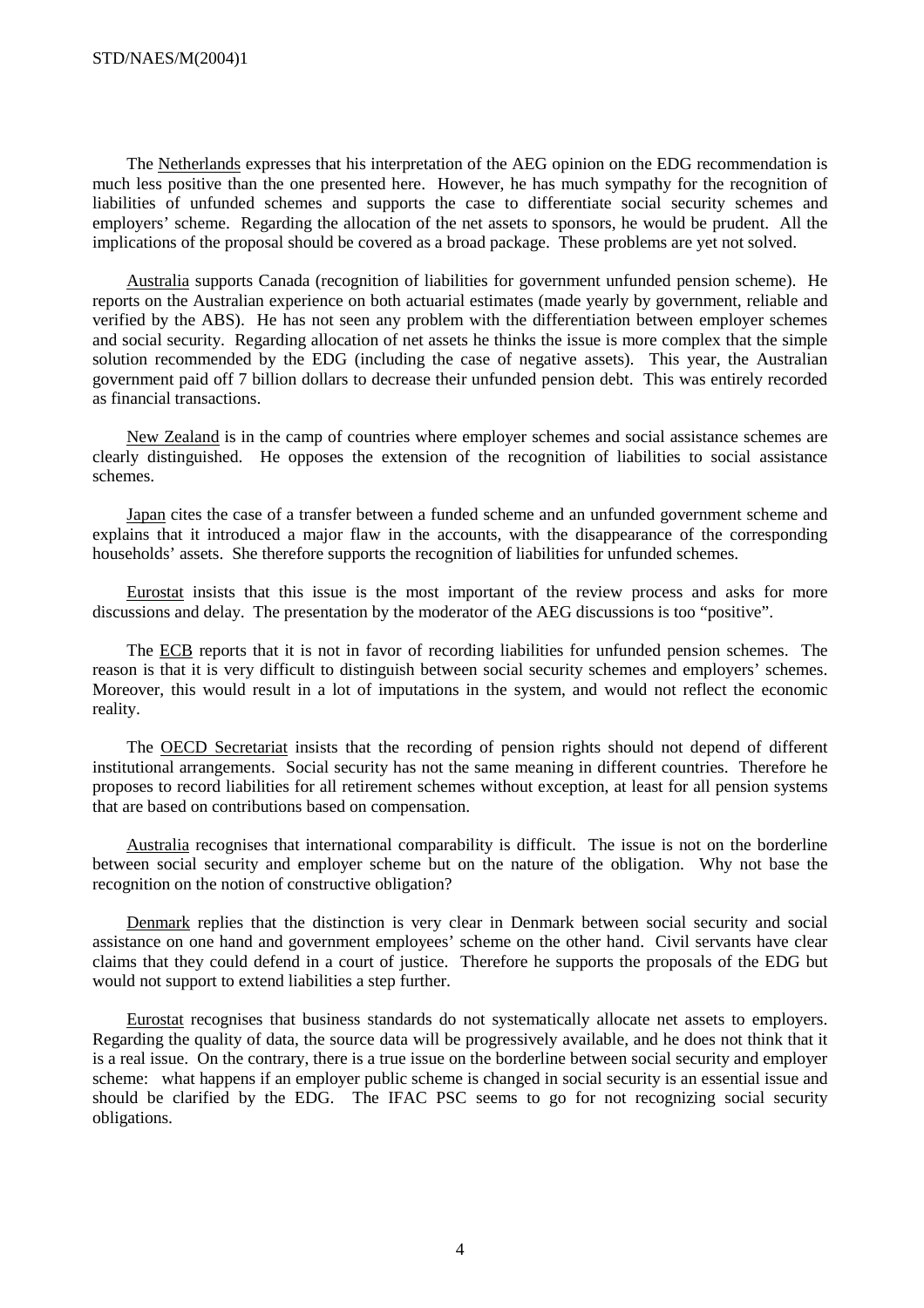Anne Harrison reminds that the issue of under-funded and over-funded private schemes should be dealt with and suggests that one can see social security (the pension part) as a multi-employer scheme organized by government.

USA reminds the audience that information about pensions was seen as the major issue by users in the review made by the BEA.

The IMF argues that the distinction between employers' scheme and social security should be maintained, and that an extension is not in the scope of the present SNA update. Different calculations could be made in a satellite account.

The chair concludes that the minutes will be sent to the EDG. The moderator appreciates the remarks made and agrees, among them, that the issue of the borderline between social security and employer scheme is an important one and will be conveyed to the (new) moderators of the EDG.

#### **Item 5. Non-performing loans**

The paper for decision to the ISWGNA/AEG was presented by A. Bloem (IMF). A questionnaire was sent in July 2004 by the moderator of the EDG (Russell Freeman, IMF) and obtained 37 answers. Four options were offered:

- 1. Leave SNA as it is
- 2. Keep nominal value, but with mandatory memorandum items on market value
- 3. Market value in creditor accounts, nominal value in debtor accounts
- 4. Market value for both creditor and debtor, but with mandatory memorandum items on nominal value and interest arrears.

Options 1 received very little support, showing that a change of the SNA seems necessary to nearly all.

Option 3 received very little support because it did not respect the principle of symmetry. Option 2 and 4 received significant support, with a small preference for Option 2. The paper implicitly proposes the AEG to choose option 2.

Austria underlined the necessity to contact ECB and BIS, as well as the banking community, on such an issue. Their opinion should be taken on board.

The Netherlands mentioned that it had voted for option 1. The delegate raised two questions: 1/ should we also record receivable / payable as what is proposed for loans? 2/ how do we collect information, banks being not very keen to disclose it?

Australia supported option 4, stating that they have enough information to estimate the fair value of loans, and accept applying this estimate to the debtors. He noted that there is no difference between option 2 and option 4 regarding the collection of data: both need to collect the value of loan impairments.

Canada did not select any of the options but would favour option 4. He expressed the need to define the term market value: if it is understood as nominal less accumulated provisions, then he would agree with this definition. Otherwise, asking to record loans at full market value would be difficult. He noted that all participants in the EDG accept to move from a legal basis of recording to an economical basis. The problems are with the symmetry (this is applying this impaired value to the debtor) especially for international loans. However, there can be simple presentational ways to resolve the problem while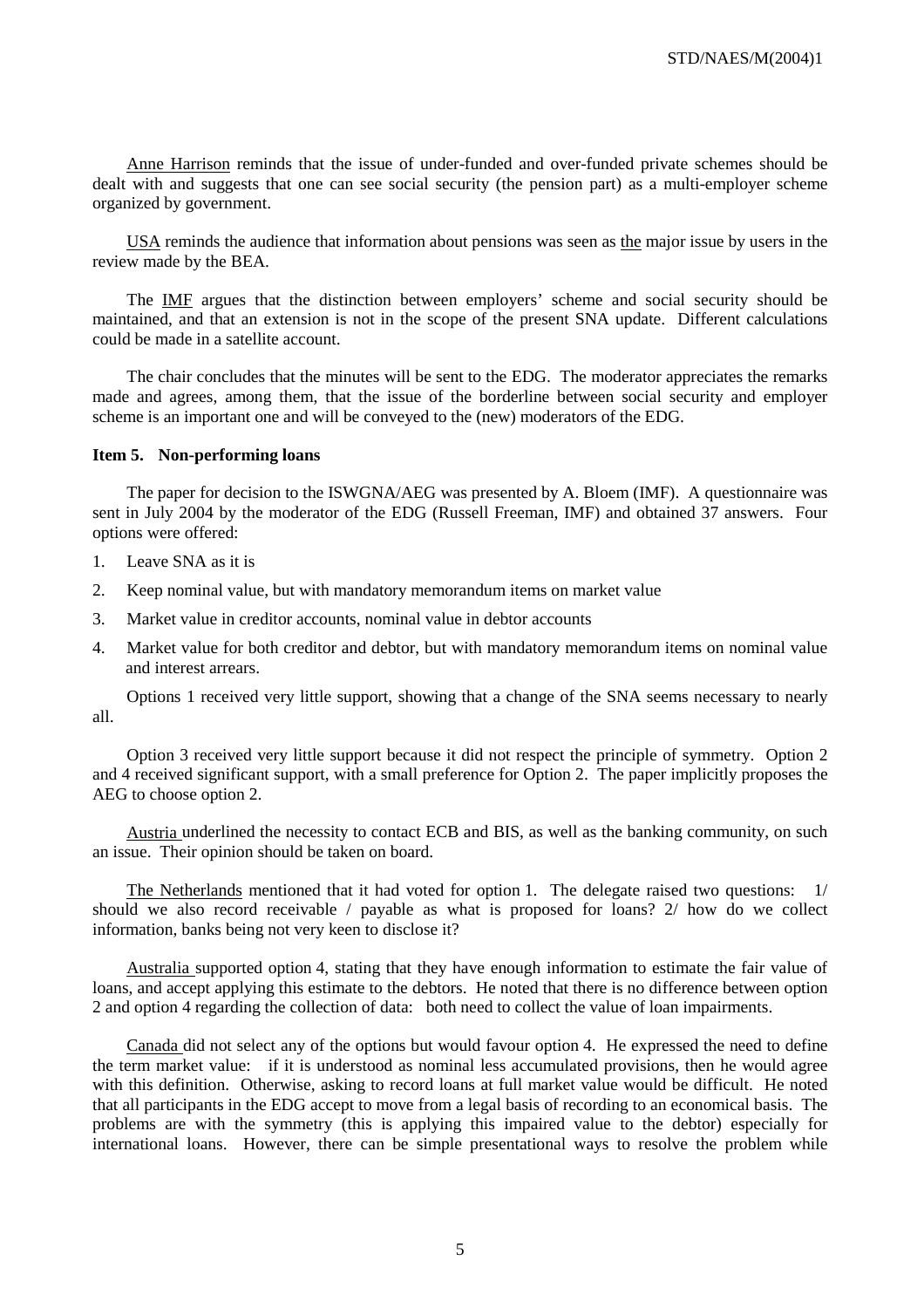maintaining symmetry (adding a column in the financial accounts). In Canada, they have good information on loans and provisions from the lender side; they apply the net value for the lender and the debtor, in order to have a better value of net worth for both; however, the tables for international loans do not apply this rule for the debtors; so there is a "dual" approach of Option 4 in Canada. He finally expressed the view that the recognition of provisions for bad debt should be seen as the "accrual accounting of writeoffs".

Eurostat strongly supported Canada's intervention on the definition of the "market equivalent value" included in Option 4 of the EDG Questionnaire. He expressed the view that the questionnaire's presentation of Option 4 may have been misinterpreted and biased in the context of the "emotional debate" in the accounting world especially in Europe about the market valuation of loans. Eurostat recalled the July 2004 CMFB comment to an earlier IASB proposal of full fair market valuation of (some) loans. The CMFB, and Eurostat in present circumstances, does not support the full market valuation. However Eurostat could perhaps envisage recording the loan net of provisions. In this respect he noted that ESA95 recommends that write-downs are an other changes of volume—a point made in an ECB paper—, and noted that there could be an interpretation of this sentence opening the way to the immediate recognition of net values for loans, as well as for accounts of receivable / payable. He reminded the audience that the Eurostat Task Force on SNA Review (financial accounts and government finance statistics) had requested on September 21, 2004 from the EDG a delay in order to clarify several items of the discussion, particularly relevant for government finance, including the timing of the write-off, and the situation of restructuring agencies dealing with impaired loans. He also noted that the TFHPSA recommended that the SNA records taxes expected to be collected (as ESA 1995 already does), thus implying that the amount of taxes receivable would not be on a gross nominal basis, but net of the provisions for unpaid taxes. This issue is linked with the one on non performing loans, a point also made by BEA when discussing taxes.

Spain stated that they had both measures of loans, and has chosen option 2 rather than option 4 because they want to respect symmetry and also do not want to apply the impaired value to debtors. She stressed the fact that the measure of bad loans differ from country to country, depending on the degree of presence of bad payers. This will make the data difficult to compare.

ECB: has sent a paper to the EDG and supports option 2: there is no way not to respect the terms of the contract (nominal value) as long as there is no change by mutual agreement. Option 4 requires the recording of provisions, and has a risk of asymmetry.

France favored option 2, refusing dissymmetry in the financial accounts. Moreover, there is no room in France for full fair value (taking into account interest rate risks), loans having little tradability.

Japan explained that their financial accounts was built using option 4, with market value defined as nominal less provisions. Regarding cross border loans, option 2 might be seen as realistic.

USA has chosen option 2 in the name of symmetry, and because policy makers look more at the debtors position in the financial accounts, which would be unduly improved if we applied to them the impaired value. Users wishing to have the creditors' image can turn to supervisory data.

Denmark found at first option 4 attractive, but did not give sufficient importance to the debtor's viewpoint. Debtors can go bankrupt for not paying these loans and showing them as terminated in their accounts would bias their balance sheet. He supports those who say that the terms "market value" should not be used. His interpretation of the ESA, contrary to Eurostat's intervention, is that the write-off is the final one, not the provision.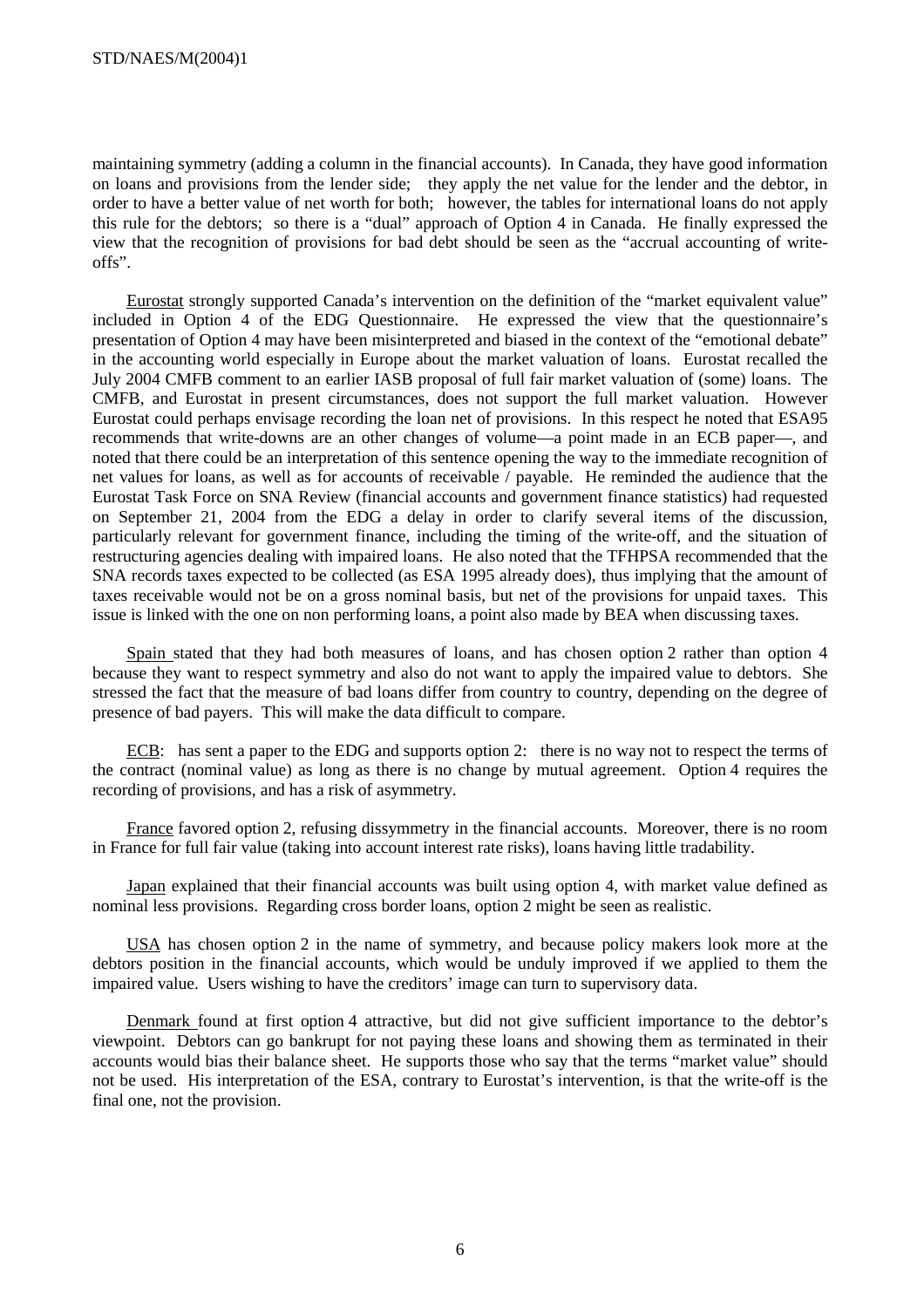OECD secretariat supported option 3, considering that option 2 would not bring any real change in SNA. Two issues illustrate this. The moderator proposes "compulsory memorandum items", but the status of this is not known. The moderator has not proposed any change to sentences like "loans can only have one single value (the nominal value)" in the SNA.

The representative of the moderator (IMF) closed the discussion with these three points: (1) he has noted that a general concern was to better define the notion of fair value or market value for loans, so he will ask clarification on this point to the moderator, (2) in his view the definition of bad loan could be loans that are unpaid after 90 days, (3) the introduction of compulsory memorandum items is new, so this will be a change in the SNA, but it surely needs to be better defined.

### **Item 6. The treatment of provisions in the SNA**

Presentation by F. Lequiller (OECD Secretariat) of a paper proposing to include in the SNA review an item on the recording of provisions. The paper proposes to create a special account, affecting only balance sheets. The paper will be presented as an information point during the December AEG.

Austria expressed serious reservations on the proposal, emphasizing first that national accounts cannot deal with everything. The paper is not correct on the impact of provisions on the accounts. Provisions "do not fall from the tree", the paragraph of aggregation is wrong: provisions affect the asset side automatically. Also, the difference between national accounts and business accounts on the valuation of assets historic/market is closely linked to the absence of provisions in the national accounts. Recording assets at market value takes into account provisions. Finally, he does not think it is possible to include provisions in the systems.

Canada expressed some sympathy for some parts of the proposal, but does not agree that there is convergence between business accounting and national accounting: these systems have different objectives. He gave an example of recording provisions for loans of government enterprise in Canada. A good case is made in the paper on non performing loans. He thinks that it is possible to handle the provisions in the other change in volume accounts. He does not agree to include these items in the flows (savings).

The UK has sympathy with the proposal; users in UK are expecting this. However, the paper is not sufficient and should cover all the implications.

The Netherlands has some sympathy, but still prefers to record memorandum items. First any proposal should clearly discuss the borderline of the provisions to be included: not all the many provisions recognised by businesses should be included (example: provision for new management).

The ECB recognizes that something should be done regarding contingent liabilities and provisions but these should be left to memorandum items, after balance sheet. Something should be added on the public sector chapter in the new SNA.

Australia emphasizes that quadruple entry and symmetry are fundamental principles for macroeconomic accounts (aggregation etc.). The introduction of provisions would not respect these principles. Some provisions can come in the scope of the accounts (non performing loans, for example) but they should respect the symmetry of the accounts.

France appreciates the proposal to put flows related to uncertain assets in a specific table. However she underlines that the national accounts viewpoint (sources and uses of funds) is different from business one (asymmetric, emphasis on risk and prudential recording).

7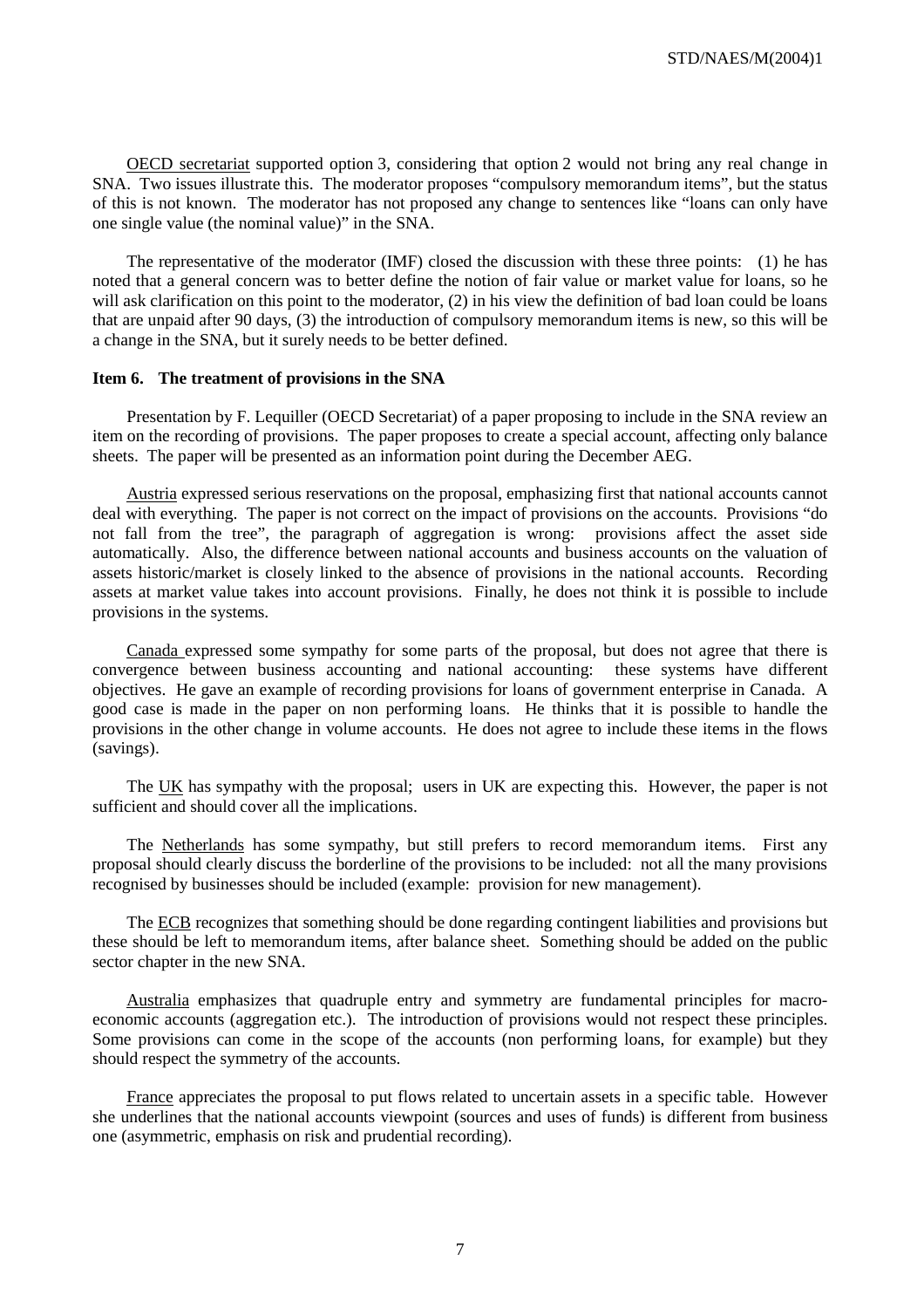The USA also supports the idea that national accounts cannot be perfectly harmonized with business accounts: the purposes are different. He would be reluctant to expand the scope of SNA review to systematically include provisions, but yes on a case by case basis. To introduce a disconnect between the flow accounts and the stock accounts would not be useful.

The presentator concludes that there is not much support for the proposal. The chair states that, perhaps, such ideas would enter in the next revision of the SNA, but not the present one.

#### **Item 7. Task force on financial services: progress report**

Presentation by A. Nordin (OECD Secretariat) of a progress report (power point).

Australia expresses concern that the "global approach", even if interesting in theory, could not be applicable in practice, thus limiting the scope of FISIM to loans and deposits. In any case, the SNA should be changed. He explains that for the price and volume split, implicitly priced services and explicitly priced services should be treated simultaneously.

Eurostat expresses doubts on the new definition of financial corporations (beyond financial intermediation). The current SNA has a good definition of financial corporations even if some clarification could be introduced for special units (mutual funds). Extending the boundary to "risk management" would not be relevant. FISIM is a process by which income is split between D41 and P1. But the intention should not to change the boundary between income and revaluation. He insists keeping the debtor principle.

France supports "in principle" the "global approach" to measure production, but when you go to implementation the global approach becomes very dangerous. It implies to calculate FISIM on own funds. All companies have own funds and their function is not to provide financial services. Concerning holding gains and losses, the measurement ex-ante is also quite dangerous: the user of data will find the assumptions of the statisticians or the use of smoothed past value is dangerous? Finally, to answer to Eurostat, the definition of financial corporations should refer to risk; perhaps the definition could refer to "financial risk" to be more precise.

The chairman recalled that this is an issue for the November 2005 AEG.

# **Item 10. Tax revenues and tax credits**

Presentation by J.P. Dupuis, OECD Secretariat.

Denmark refers to the definition in the present SNA of the amounts of taxes to be collected. While he accepts the idea that the SNA should reject obvious over-assessment of taxes when this is implemented, in some countries, as a pressure from the government to obtain some receipts, in most OECD countries, this is not the case, assessed taxes are not of that kind. They correspond to realistic taxes and the amount of taxes uncollected is small (0.1%). To exclude those tax liabilities from the debtor sectors will give a distorted picture of those sectors, which units can become bankrupt because of not paying those taxes. He proposes to maintain the capital transfer method to align the government recording and the SNA. The coefficient method to adjust taxes should be avoided because it implies too many imputations.

The USA wants to see a link of this issue with the one on non-performing loans. He rejects the use of a capital transfer to correct for uncollectible taxes, and also the use of coefficients. He expresses preference for the time-adjusted cash-basis.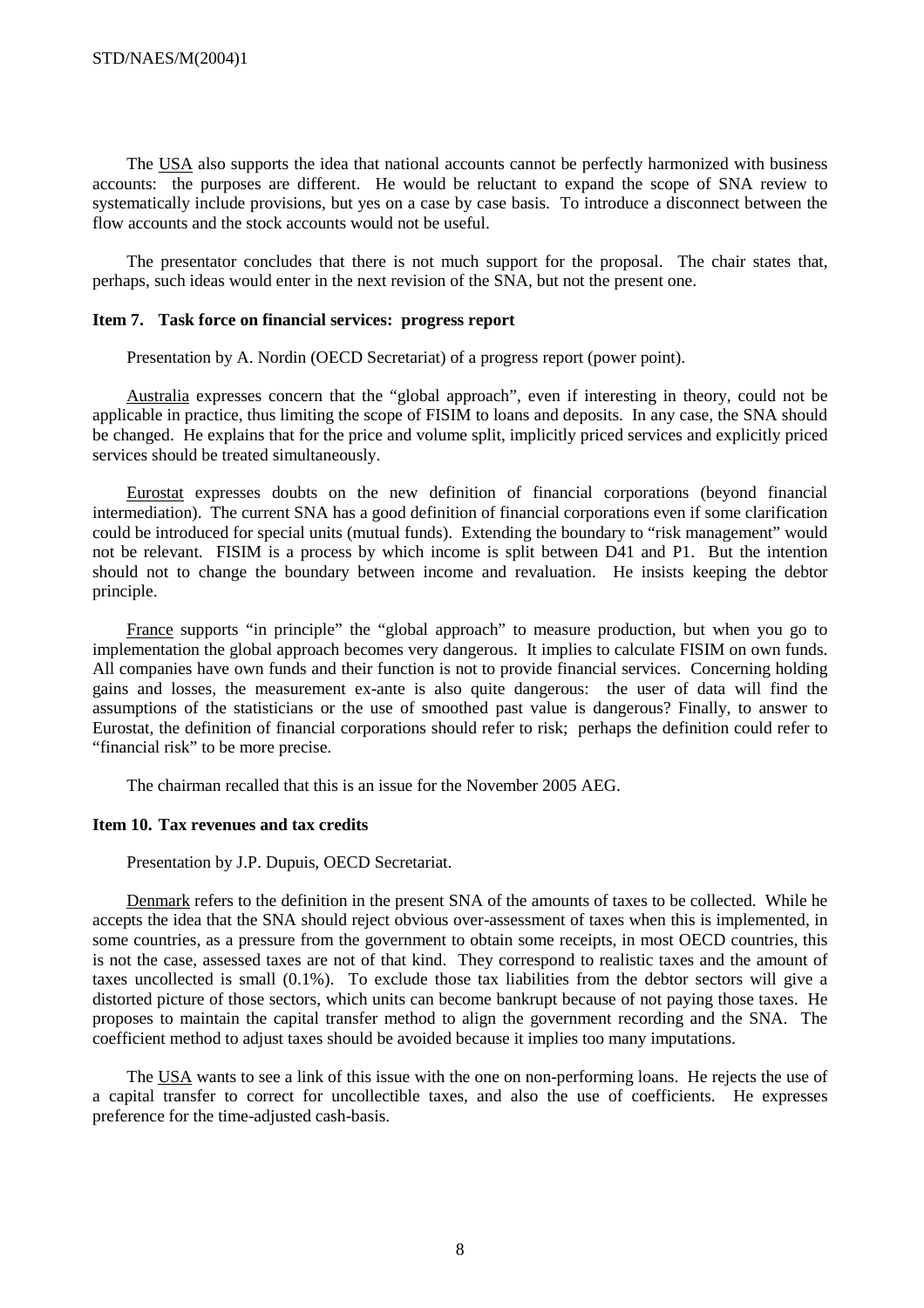The UK supports the position of the majority of the task force for tax credits. Clear guidance is needed in the SNA to protect statistical offices against window-dressing presentations. The current text does not go far enough in detailing the difference between taxes and service charges. You may estimate the service part only *if you can identify a separate unit* in the government that collects the service charge, and look at what is done with the money to identify if there is a redistribution element. He made reference to passport and congestion charges to show where there is an uncertainty whether to record the payment for a service and a tax. The current drafting is insufficiently clear. Regarding tax credits he supported the view that non-wasteable tax credits are by construction social benefits, because the very fact that the individual can receive money shows the intent of the scheme. This principle should be implemented in the SNA to avoid false presentations of a reduction of the tax burden.

Anne Harrison argues that a number of issues require more explanation in the paper:

- There is no mention about "ear-marking" of taxes.
- Time of recording of assessed amounts in a parallel activity as compared to a regular activity?
- Consolidation and capturing of tax credits.

Eurostat agrees with the USA on the link with non performing loans and supports the elegant proposal made by the UK on tax credits. He reminds the participants of the work that was carried out on how to treat the issue of uncollectible taxes for the purpose of the Excessive Deficit Procedure. Three options were worked out that should lead to the same net lending/net borrowing of general government. It is one conceptual decision based on three practical options. In particular the capital transfer must be recorded at time of assessment of the tax. The result of this option is strictly the same as the coefficient method.

Australia brings up two issues:

- The problem to measure on an accrual basis. In Australia both methods of recording at taxable event basis and assessed amounts are used which give different outcomes. International comparability could be affected if the method was not made clear.
- The definition of tax credits needs to be made clear, to avoid window dressing. The criteria "being" embedded in the tax system" is not sufficiently clear. The key issue is the purpose behind the flows.

Denmark refers to the coefficient, the time adjusted cash and the capital transfer methods. He agrees that the result on net lending/borrowing is the same whatever the method, but there are problems with the two first methods. In cases when employers do not deliver the money that they withhold on employees but do not pay this withhold money to the tax authorities these methods raise a problem. In national accounts taxes are recorded as being paid directly from households to tax authorities. So in these cases full accrued amounts are to be recorded and then be adjusted with a capital transfer. Otherwise one will end up having a higher household disposable income of households while these taxes have been "paid" by households; it is the employer which withholds it. The two other methods do not work in these cases. The EU regulation recognises this situation. In Denmark, these types of taxes collected by employers represent 50% of total taxes, this is not small amounts.

The UK reminds the audience that we should wait to take our decision on tax credits in full knowledge of the position of the IFAC-PCS. A difference should be made between tax allowances and tax credits.

- Tax allowances reduce the income which is assessed to be taxed. They should be treated on a net basis.
- Tax credits reduce the tax to be paid on the income.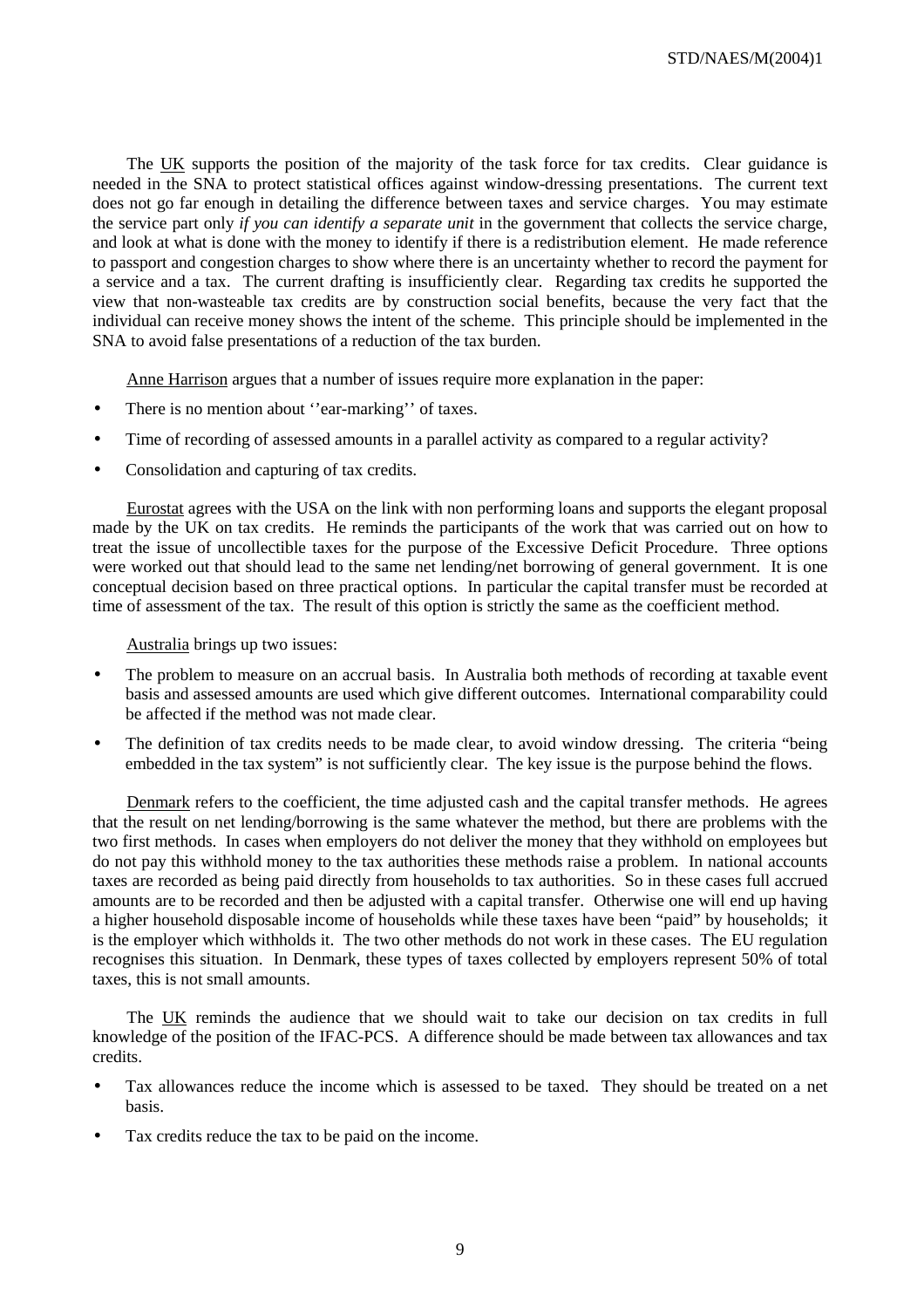• Then there are payable and non-payable tax credits. So there are in fact three categories.

C. Heady (OECD Secretariat, Revenue Statistics) takes up three issues:

- The distinction made by the UK between a service charge and a tax is interesting. But he argued that the administrative part of a congestion charge should not be netted out of a tax.
- Timing and the fact that some countries record taxes at the underlying economic event and others on an assessed basis. He did not fully understand why is not possible to adjust assessed amounts back to the period of the underlying economic event as with time-adjusted cash.
- Tax credits: He agrees that non-wasteable (payable) tax credits have a clearly redistributive purpose. However there are many other aspects of tax systems that have clearly redistributive purposes. For example, a large number of OECD countries have tax allowances for children, or tax systems that favor married people. Work done has been in the OECD to try to measure net social expenditure in order to measure the amount of real amount of distribution and this work does not limit itself to tax credits but to all tax allowances. If we start to base the recording on the fact that there is a redistributive purpose we would have to reclassify a large chunk of taxes. Otherwise you would not have international comparability. There are only 8 OECD countries that have non wasteable tax credits but there are many more that have clearly redistributive elements in their tax systems and it would be wrong to point at some but not at others. This type of work is done at the OECD but implies a lot of estimation that would not be probably accepted by national accounts.
- In fact, if one wants to assess the amount of social redistribution in the system, another aspect should be taken into account: countries vary very widely on how they tax social benefits. The OECD work has shown that the impact of these differing practices is more important on the social benefits that non wasteable tax credits.
- As a conclusion, one should be clear about the objectives: are we trying to measure what the law says is taxes, or are we trying to re-estimate all taxes and social benefits? The latter would involve a major change in national accounts.

Canada referring to the debate coefficient/capital transfer wonders whether it is an either/or debate. Canada presently uses a combination of both and the method employed depend on the type of tax to be recorded and what is more practical. Canada records tax expenditure when government forgives corporate tax and income tax.

Eurostat explains that all problems raised by Denmark are resolved in the detailed EU regulation. In addition he raises the practical issue of the measurement of tax credits:

- The problem of recording non-wasteable (payable) tax credits. Data are often available only at aggregated level where the amount of tax credits disappears into the total amount.
- The real issue would be to measure tax expenditures but their measurement depends on circumstances of individuals. He agreed with Chris Heady that there is a question therefore whether we could ever record this in the national accounts.

France said the third solution of the European Regulation, the recording of capital transfer, should be maintained in the new SNA. The other solutions are not consistent with the data received from employers.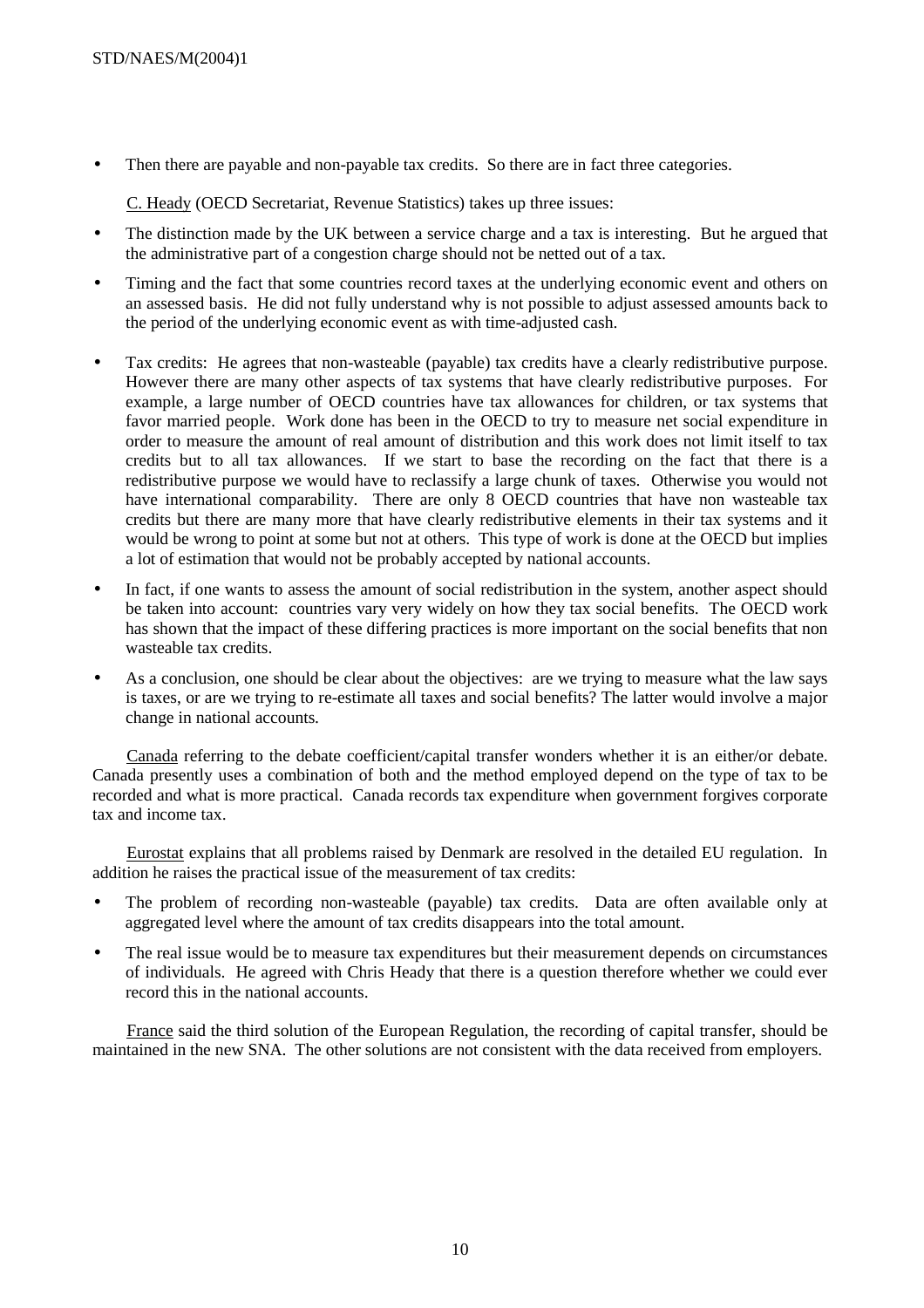In conclusion J.P. Dupuis, OECD noted that:

- A practical solution has been adopted in most countries and a mixture of options has been implemented. We have to agree on a compromise in line with what was done in Europe (which allows the three methods).
- Regarding the timing of the taxable event, flexibility is needed to adapt to the date the tax is assessable. This is also true for the underground economy.
- A majority of participants would like to reach a compromise which was reached in Europe, in GFS, meaning limiting the reclassification of tax credits. However, a borderline has to be drawn between tax credits and social benefits.

The chair proposed in order to resolve the problem to make a survey among the participants of the TFHPSA and OECD countries.

Denmark insists that the survey is done using the same procedure that was used in Europe, i.e. separating two steps: (1) principles, (2) detail of implementation.

# **Item 11. Government/public/private sector delineation issues**

Presentation by G. Jenkinson (ONS) of a paper presented to the TFHPSA meeting in Washington, and recommendations for improvements resulting from this meeting.

Eurostat considers the paper as tackling interesting issues, but not ready for AEG submission. He rejects the priority given in the paper to the public sector. He recommends keeping the present sector structuring of SNA, and in particular the general government. The current drafting of the SNA is often clearer than the draft proposed in the paper. He recalls that the terms of "economically significant prices", though not sufficient as a guideline, was the only possible agreement at the time of SNA drafting, after hours of discussion. All attempts to make it more precise (50% rule) was rejected. Contrary to what is said in the paper, the status of NPISH in government is not an error of the current SNA but was done deliberately. Priority in the work should be given to the definition of "control", individual units within the central government, and special purpose vehicles (overlapping with the BoP).

The Netherlands finds the organization of the paper confusing by not respecting the institutional sectors of the SNA. Control defined as the power to receive a benefit does not function well when public enterprises make losses. He claims that pension funds for public sector employees should not be excluded from the government sector.

Eurostat mentions that it would be useful that the SNA defines what is "central government" and its relation with the "Budget".

A. Harrison recalls that there was an "awful lot of thinking" 15 years ago, and asks to keep the present flexibility of the SNA because of the difficulty of adopting a single criterion to all countries. It would be helpful that the new SNA puts together (i.e. in adequate paragraphs) all the different sentences or bits of sentences that govern these classifications. The SNA says that the funded pension schemes for civil servants should be classified in the private sector.

Graham Jenkinson (ONS) recognises that there is a big challenge in the recommendations. One of the challenges is that there is a large set of criteria (10 in the UK) that have to be used to classify a unit. He reminds the audience that the objective is to have a special chapter in the new SNA on general government accounts.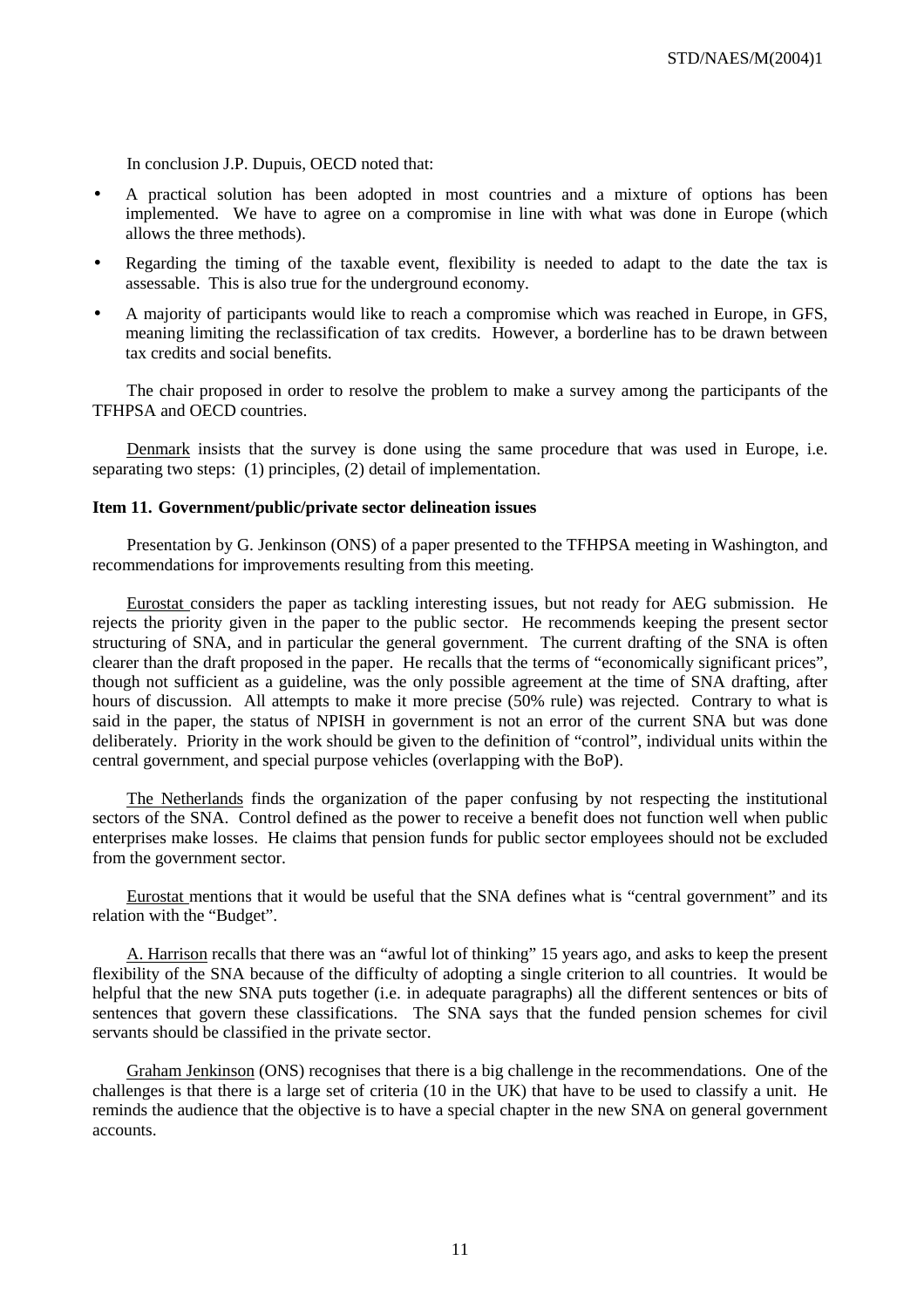The chairman advised, in order to be in a position to make recommendations within one year, to build on the European experience: statisticians need more clarification, less leeway. He suggested organizing a survey asking questions for the clarification (Horizon: February 2005).

# **Item 12. Accrual of earnings on equity stakes of government into public corporations in the SNA**

Presentation by P. de Rougemont, Eurostat, team leader THPFSA

Canada found that the content of the presentation would enhance transparency in government financial reporting. But he emphasised that:

- Reinvested earnings are imputations and that we therefore have to be careful.
- The present proposal may be difficult to implement practically at low (local) levels of government.
- Reinvested earnings can be seen as biased from the point of view of the owner (the government).

He pointed out that the nature of the imputed financial transaction corresponding to reinvested earnings is difficult to apprehend in the financial accounts. This proposal changes the concept of income with the consequence that it could extend to other institutional sectors, and thus profoundly modify the SNA. Moreover, reinvested earnings are more a book value concept than market value concept.

The Netherlands is very uncomfortable about having a full accrual accounting of dividends because, first, it assumes a strong relationship between actual profits and market prices of shares which is normally rather weak. Second, distributed dividends is economically meaningful. On the other hand, we should look at a different treatment of shareholders with a direct control e.g. subsidiaries (where accrual recording may have advantages) as opposed to dividends to shareholders without control.

Australia observed that the introduction of the FDI into the SNA 93 created an inconsistency in the accounts to the extent that only direct investment relationships with overseas counterparties were considered whereas such relationships exist throughout the economy. While the use of the reinvested earnings solution for publicly owned enterprises does not solve the inconsistency issue, it may be an appropriate solution. However, it would be worth considering the extension of the treatment to all sectors with a direct ownership relationship.

The UK thought that more guidance is needed in the new SNA to limit the scope for manipulation of government deficit and debt. However, there is another solution than the reinvested earnings one, which is to input the provisions made by the European *Manual on deficit and debt* in the SNA. Control and ownership are two different concepts.

ECB stressed that an extension only to the government sector bring even more inconsistency to the current system. He suggested three possible options:

- No change to the present system
- To expand the treatment of FDI treatment to all sectors
- FDI for no sector, which would be the favoured option for the ECB.

The USA supported the proposal for extending the treatment of FDI into the government sector proposal for practical and conceptual reasons. The extension to the households sector is impracticable. Because many financial statements of government are consolidated, it is sometimes easier to treat flows as the FDI treatment than to deconsolidate these accounts.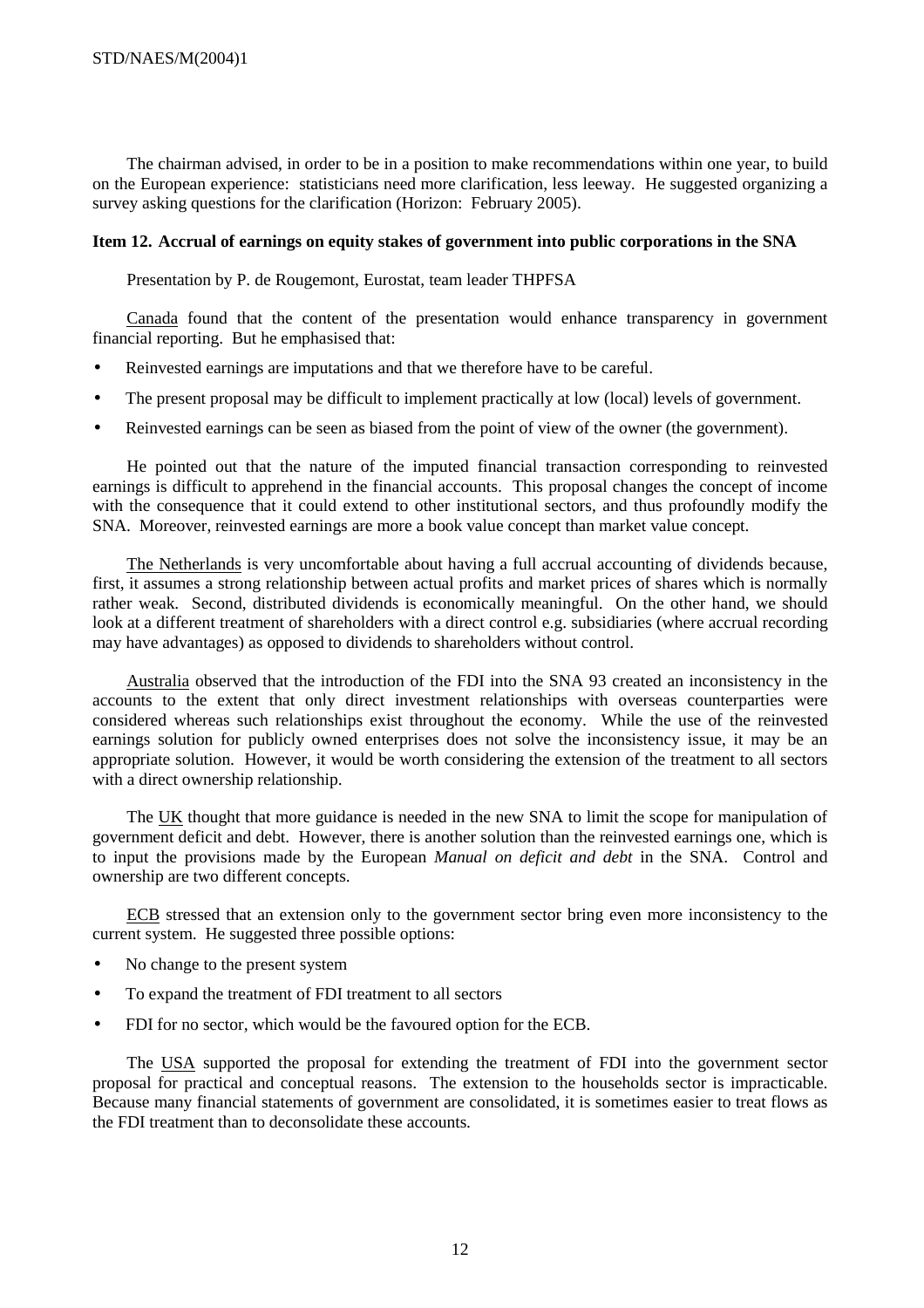In conclusion, P. de Rougemont, (Eurostat) argued *that in any case* there will be a change to SNA: either include the provisions of the Eurostat Manual, or extend the FDI treatment to government. The AEG has decided not to re-discuss the FDI treatment in itself, so it will remain in the new SNA. Regarding the extension of the FDI treatment to other sectors than government, the task force does not have this mandate. In addition, he argued that D43 is not in contradiction with market valuation. The issue is how to treat the change in the equity of government: is that change is a transaction (income) or it is reevaluation? You have three options: all income (not realistic), all revaluation (not realistic), a split, corresponding to the proposal made.

A survey will be circulated to the task force in November-December.

#### **Item 14. Ownership transfer costs**

Charles Aspden (OECD secretariat) presented the draft issues paper for decision at the December 2004 ISWGNA/AEG meeting, which was prepared by Anne Harrison. All but three of those making an interjection expressed support for the proposals. The representative from Germany thought that it was inappropriate in principle to write off expected expenditures on disposal and termination before they occurred. The representative from the Netherlands expressed his concern, but said that "he could live" with the proposal. Most of the comments concerned the practicalities of the proposed treatment of termination costs, which is as follows:

Terminal costs (e.g. de-commissioning costs of nuclear power stations, open cut mines) should be treated in the same way as COT on disposal, except that they are written off over the expected service life of the asset. However, when termination costs are unanticipated or cannot be predicted with reasonable accuracy then they can be written off as CFC immediately.

Speakers from the UK, US and Australia were all supportive of the preferred treatment, with some saying that anticipated terminal costs were often recorded on the financial statements of businesses. The representatives from Norway and the Netherlands considered that it would be difficult to obtain reliable estimates of terminal costs for such things as oil rigs and nuclear power stations and they envisaged using the fall back option of writing off the termination costs immediately that they are incurred.

The representative from Austria agrees on the principle but criticises the paper for not making it clear to which assets the COT related. He queries whether the treatment would differ depending on the underlying asset. The German representative notes that the current SNA recommends that the COT on produced assets should be recorded as part of the GFCF of the underlying asset, while the COT on nonproduced assets is recorded separately in GFCF but as part of the underlying non-produced asset although it is produced.

The representative from Korea agreed with the proposal regarding installation costs in principle, but questioned whether these costs would ever be separately identifiable.

Charles Aspden responded as follows:

- 1. Only by writing off the expected costs of disposal and termination from the time of acquisition of the asset would the value of the net capital stock correctly reflect the market price of the asset. If the estimates of CFC excluded these costs then the resulting estimates of net capital stock would be overstated.
- 2. If approximate values of the termination costs of such valuable items as oil rigs and nuclear power plants are known it would be best to use them in order to get more accurate estimates of the market values of the assets on the balance sheet. Only when the termination costs are unexpected or could not be predicted with satisfactory accuracy should they be written off when they are incurred.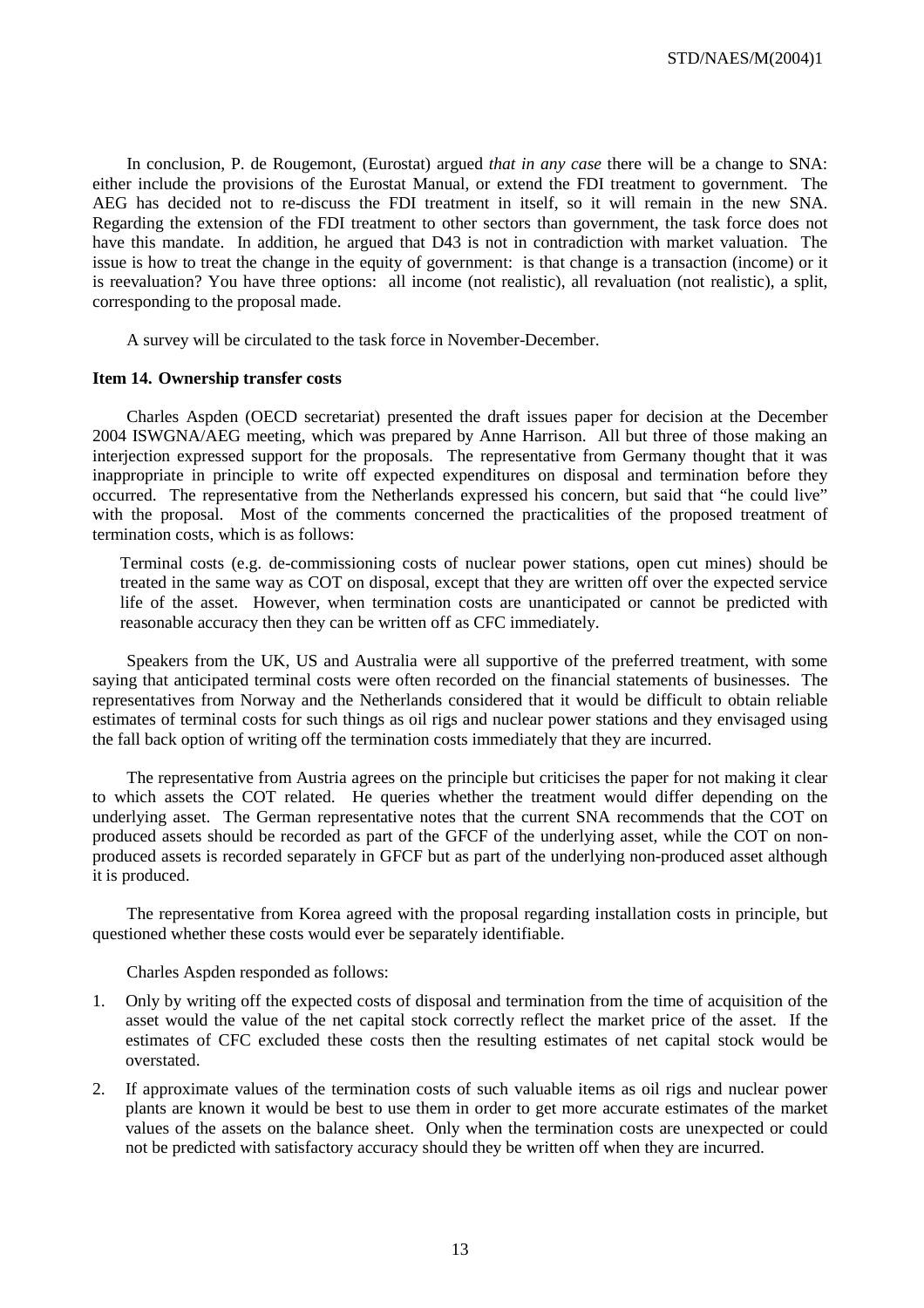3. The COT proposals apply to both produced and non-produced non-financial assets. In the case of COT on land, the issue paper concerning land proposes that COT on land be combined with land improvements.

# **Item 15. The measurement of databases in the NA**

Nadim Ahmad presented his paper for decision at the December 2004 ISWGNA/AEG meeting.

The representative from the US asked if any country was recording capital formation of databases.

The representative from the Netherlands was concerned about identifying which databases should be incorporated in the asset boundary.

Charles Aspden (OECD) then referred to the results of a recent survey (to be presented later in the meeting) which showed that the majority of OECD member countries responding to the survey did include databases in GFCF, but only one of them was able to separately identify them. He then made reference to his own experience in a national statistical office and observed that databases used in the compilation of the national accounts, which were frequently revised, should not be regarded as assets, but copies of population census data sold to users, which could be expected to be used for a number of years, qualified as assets. In his view the normal rules for determining what an asset was and what was not should apply.

The representative from Germany gave details of how estimates of own account GFCF of software and databases combined are derived for that country. She supported the recommendation that there be a sub-aggregate of GFCF of software and databases combined. However, she went on to propose that instead of using software and mineral exploration as reasons for including R&D and other hard-to-measure intangible assets in the asset boundary we could also go the way back and exclude all the other in the 1993 SNA included intangible assets from the asset boundary because of measurement problems and therefore of problems of international comparability.

The representative from the Netherlands expressed his unease with the notion of e.g. statistical offices producing databases of (publicly) available statistical information qualifying as assets. A clearer definition of databases to be included is needed here.

Nadim Ahmad agreed with the German representative that having a sub-aggregate of software and databases combined could alleviate estimation problems. He then went on to argue that databases holding national accounts data for revision analysis should be regarded as assets, as they met the standard requirements of an asset.

The representative from Austria expressed his support for the proposals.

# **Item 16. The treatment of originals and copies in the NA**

Nadim Ahmad presented his paper for decision at the December 2004 ISWGNA/AEG meeting.

The representative from the UK expressed concern that the proposals were inconsistent with paragraphs 6.143 to 6.146 of the current SNA which deal with the production of originals and copies, noting that these paragraphs referred to the consumption, not capital formation, of copies. He also described a hypothetical situation involving the sale of a copy of a database and asked whether this was really capital formation. He then went on to argue that R&D output was in fact the creation of ideas that formed many intangible assets.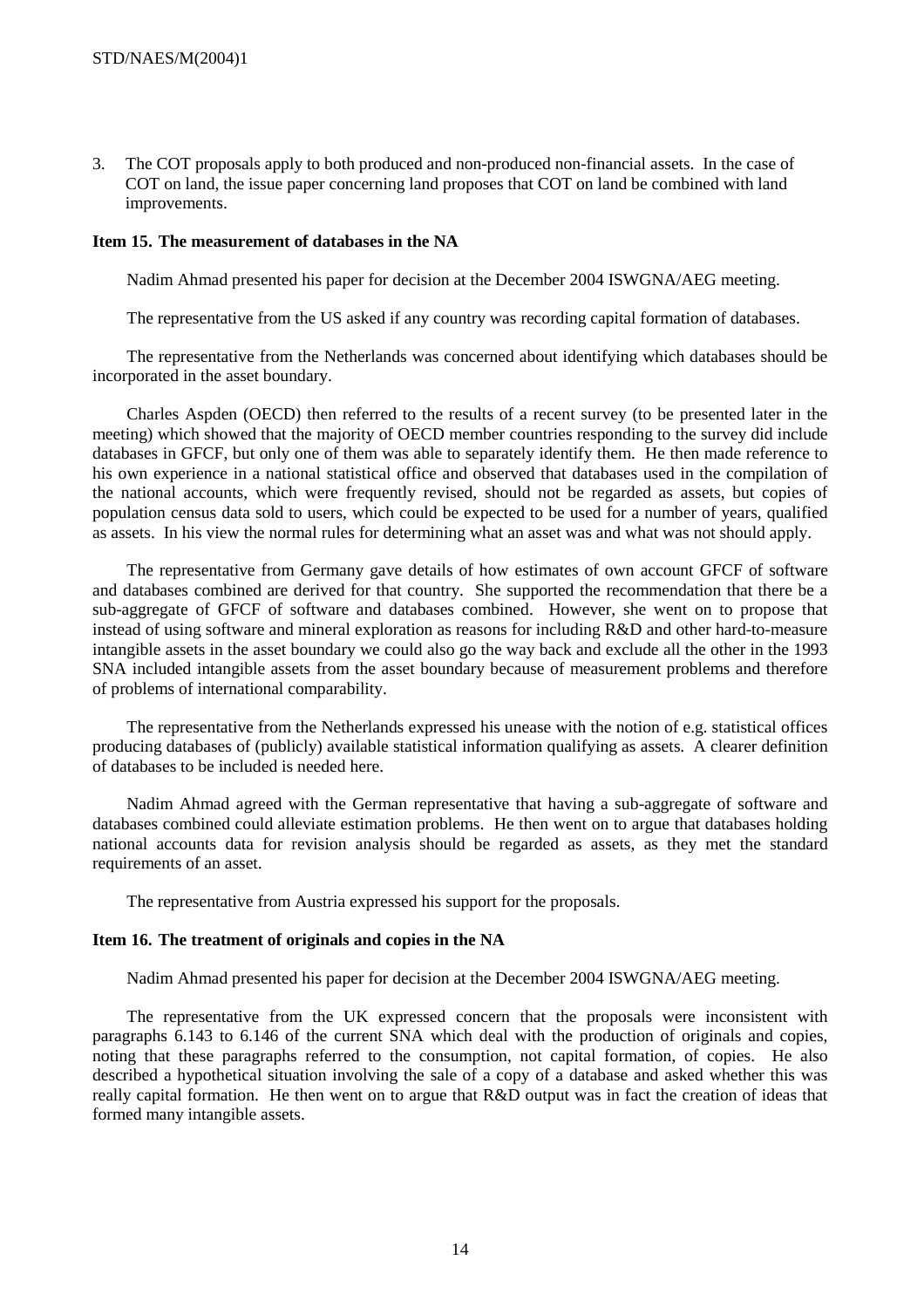Nadim Ahmad responded by saying that copies rented for only a short time should not be treated as capital formation; only copies that were used repeatedly or continuously for more than a year should be recorded as capital formation.

#### **Item 17. Cost of capital services in the production account**

Nadim Ahmad presented his paper for decision at the December 2004 ISWGNA/AEG meeting.

The representative from Denmark said that while his NSI had derived estimates of multifactor productivity, and in doing so had derived estimates of capital services, he had reservations about including capital services in the core of the accounts:

- 1. the estimation of capital services was based on a number of assumptions, including a future rate of return, and although he understood that these same assumptions were implicitly made, if not explicitly made, in the calculation of consumption of fixed capital, the assumption concerning the rate of return will have a much greater impact on the capital services:
- 2. there are different views about an appropriate production function; and
- 3. only seven (two by detailed activities) of the fifteen EU countries that existed at the beginning of 2004 are able to supply the estimates of GFCF required, which raises the question of how feasible the proposal is.

The representative from Australia expressed support for the proposal. The data could be very useful for analysts. Having capital services as an 'of which' item in the production account would give users a better understanding of what contributes to GOS, and the size and sign of the residual could be very interesting. He mentioned however that the choice of the rate of return needed more consideration.

The representative from Germany supported the views expressed by the representative from Denmark. She noted that only a few OECD countries were reporting estimates of capital stocks. Her experience from an EU CFC task force implied that most countries would be unable to derive satisfactory estimates of capital services from produced assets. She also had concerns about the likely quality of estimates of capital services from non-produced assets.

The representative from the Netherlands agreed with the views of his Danish and German colleagues. He thought there were too many problems: do we have all the assets which produce capital services? Do we have perfectly functioning markets? Why don't businesses rent all their capital? Should we use exogenous or endogenous rates of return? He preferred presenting the estimates of capital services and a split of GMI into its labour and capital components in a satellite account, and not in the core accounts.

The vice-chair (the representative from Lithuania) expressed her concerns about the difficulty of implementation in the core accounts, and preferred leaving this to a satellite account.

The Canadian representative expressed support for the proposals. She said that Canada had done a lot of work on this subject and had gained considerably from doing so. The publication of estimates of capital services had led to a lot of debate both within and outside Statistics Canada.. Questions had been raised about the capital estimates (capital services, capital stock and consumption of fixed capital) and GOS which had led to an improvement in the estimates.

The representative from New Zealand shared the concerns expressed by his colleagues from Europe. He was concerned that the proposal required NSOs to make more imputations using models. He supports the presentation of the proposed estimates in a satellite account.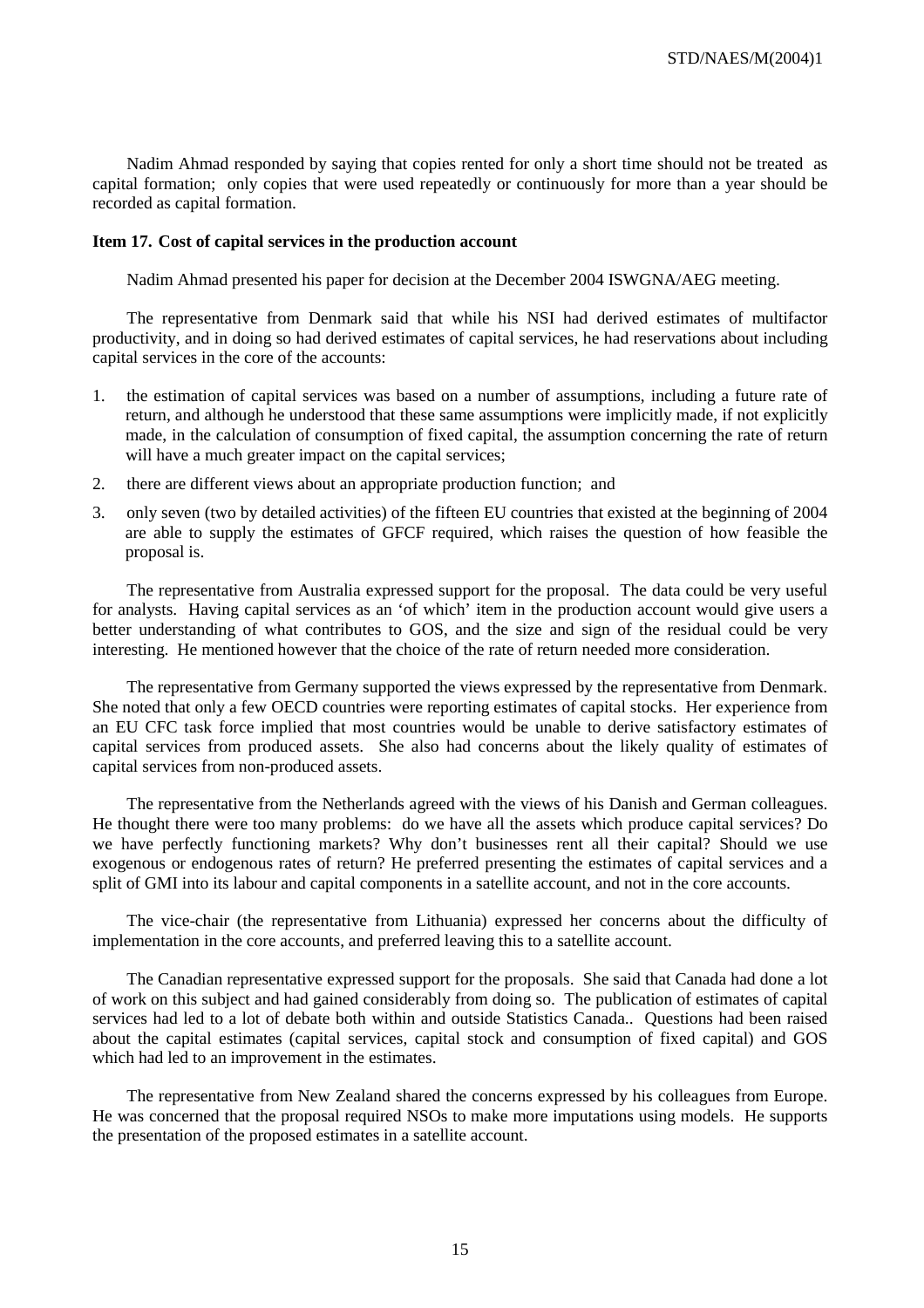The representative from the UK supports the idea of publishing the new estimates. In his view, a lack of data was not a satisfactory reason for opposing the proposals. However, he was ambivalent about presenting these estimates in the core accounts. He said that further explanation of how constant price estimates of compensation of employees needed to be provided, and how to choose a rate of return to capital needed resolution.

The chairman (OECD) said he thought numerical examples were required to show how the estimates should be derived.

Nadim Ahmad responded and made the following points:

- 1. Now that the issue on the measurement of depreciation had been more or less resolved (see the draft minutes of the Canberra II meeting 1-3 September, 2004), the Canberra II Group could proceed to develop numerical examples.
- 2. He stressed that the proposal s did not change any of the existing estimates in the accounts and that capital services would only be an 'of which' item. If countries were unable to derive estimates of capital services, or they lacked confidence in their estimates, they could choose not to present them in the production account.
- 3. He personally preferred the use of an exogenous rate of return. But he noted that a rate of return was needed implicitly, if not explicitly, to derive estimates of consumption of fixed capital and capital stock. In order to derive these estimates it was necessary to use a model. Although what we are proposing is to use the same model and assumptions to derive estimates of capital services, CFC and capital stock.
- 4. He noted that the old controversy between the two Cambridges was not really relevant because that concerned the aggregation of capital.
- 5. The derivation of constant price estimates of compensation of employees would be dealt with in a forthcoming paper.

In summary, it can be said that the views of representatives fell into three groups: group A who are opposed to the proposals, group B who are supportive of he proposals but with the caveat that the estimates be presented in a satellite account and not the core accounts, and group C who are supportive of the proposals without reservation.

# **Item 18. General government (and other non-market) assets: cost of capital services**

Anne Harrison (OECD) presented her paper, the main thrust of which is that consumption of fixed capital be replaced by capital services (i.e. CFC plus a return to capital) for the purpose of estimating the value of non-market output. The paper is presented for decision at the December 2004 ISWGNA/AEG meeting.

In doing so she segregated the different assets owned by these producers into three categories:

- 1. of the type used by employees in the course of their work,
- 2. those which provide a service to the economy at large (e.g. roads)
- 3. those which provide a service to the community at large (e.g. city parks)

The representative from Canada supported the proposal in respect of the first two categories. She thought that a suitable rate of return for the second category of assets was the long-term government bond rate.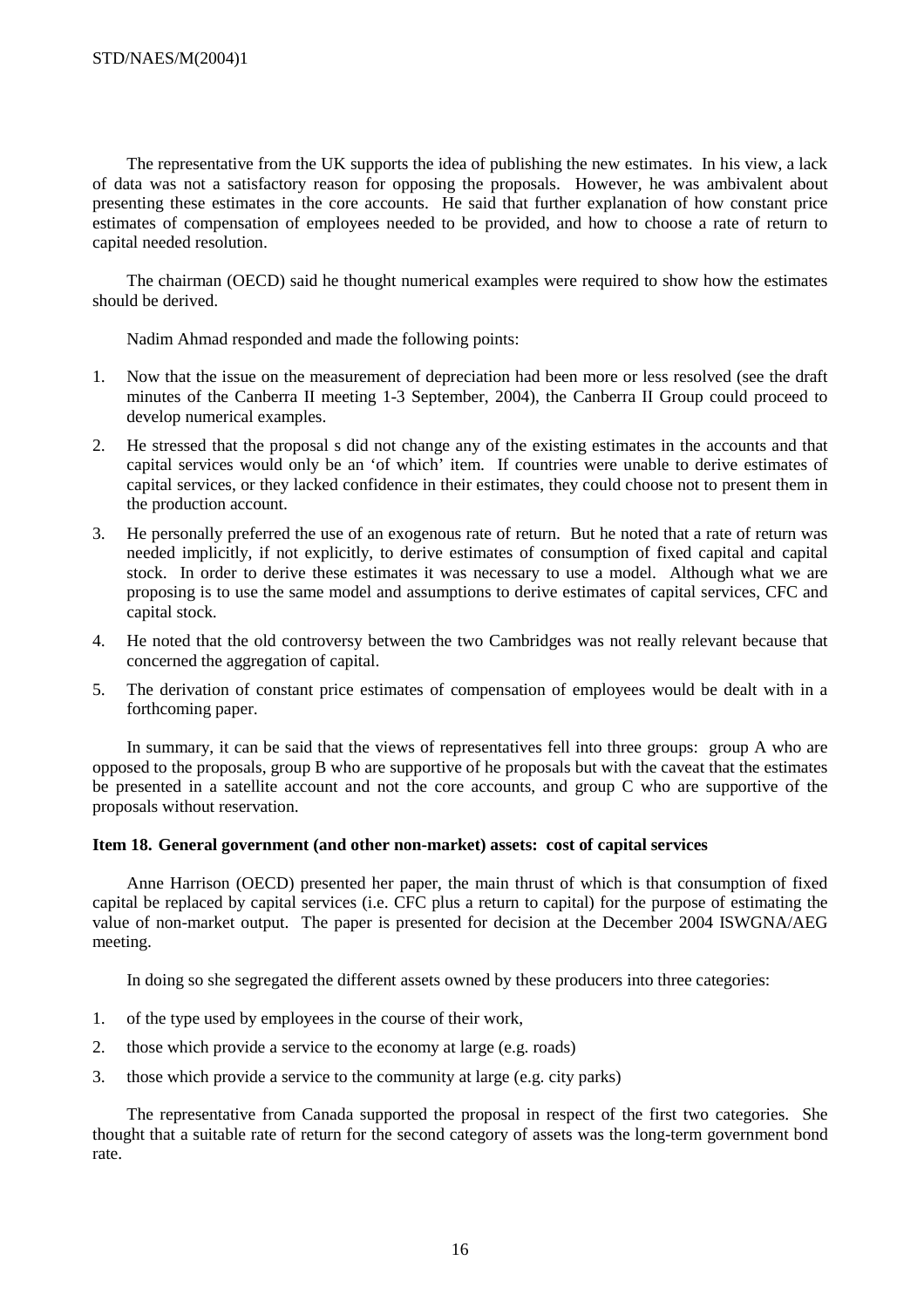STD/NAES/M(2004)1

The representative from the Netherlands said that, in the absence of true market prices, the valuation of non-market output can only be measured by a convention. In relation to this convention, i.e. in imputing a value to the output of non-market producers, we had two options. The first was simply to value it as the sum of costs, in which case all the costs should be counted, including a return to capital. The second was to try to measure output as being equal to the value of welfare it produced, in which case the inclusion of a rate of return on capital (and other costs as well) is not that straightforward. He gave the example of a railway line to a small community from which, obviously, only a small number of people gain welfare. He asked which convention is best. He concluded that, in the end, we may have to apply a simple convention like the sum of costs. Furthermore, he noted that, in practice, many countries do not have full estimates of (some items of) capital stock, especially in relation to e.g. non-produced assets and historical buildings, which would allow them to calculate the (total amount of) return to capital.

The representative from Australia gave his full support to the proposals. He argued that the SNA currently recommends that the value of non-market output should be valued as the sum of costs. Logically, it should include all costs, including a return to capital. He also noted the SNA's recommendation to use output indicators to measure the growth of non-market production at constant prices, and as this recommendation was more extensively adopted the valuation of output as the sum of costs at constant prices would become less of an issue. In his view, the SNA should provide strong conceptual guidance and the practicalities of implementation were a separate issue that should not be allowed to cloud issues of conceptual probity.

The Danish representative said that Denmark not yet had a final view on this proposal. He agreed with his Dutch colleague that few countries have the capital stock estimates to support the calculation of a return to capital.

The representative from the US supported the proposal. He agreed with Anne Harrison that it was justified from both the capital services point of view and an opportunity cost point of view. He noted that it was necessary to gain agreement on how the rate of return should be derived, but expressed confidence that this could be achieved.

The Swedish representative questioned how one could be in favour of using capital services to derive estimates of non-market output but be opposed to presenting capital services in the production account of market producers.

The representative from Germany confirmed her opposition to the presentation of capital services in the production account and the use of capital services to estimate non-market output.

The Danish representative said it was necessary to include a return to capital in estimating the output of non-market producers because it was one of the costs of production, but it was unnecessary to include capital services as an 'of which' item in the production account. In the market sector GOS covers all costs.

The Dutch representative said he agreed with this argument by the Danish representative.

The Swedish representative noted that one needs capital stock estimates to derive a return to capital. Therefore one could not use the lack of capital stock data as an argument for not presenting capital services in the production account of market producers and at the same time ignore this shortcoming when supporting the inclusion of a return to capital in the measurement of non-market output. He shared the view of the German representative in opposing the use of capital services.

In summary, there were two groups: group A supported the inclusion of a return to capital when summing costs to measure non-market output and group B who opposed their inclusion and favoured the status quo.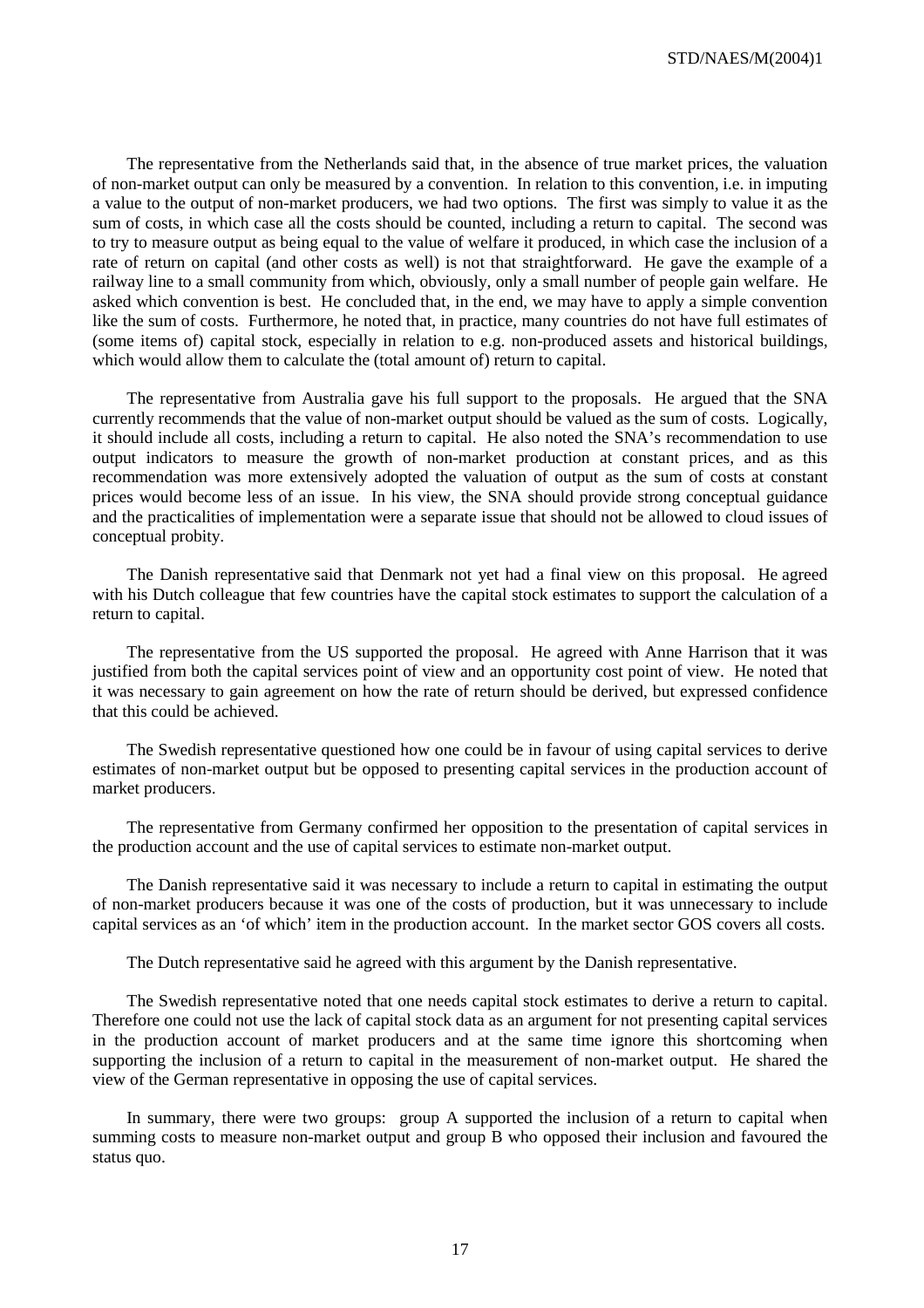# **Item 19. Mineral exploration**

Anne Harrison presented her paper for decision at the ISWGNA/AEG of December 2004.

The representative from the Netherlands supported the proposals. He noted that in the Netherlands some of the 'royalties' paid to the government were in effect recorded and published as part of taxes. Hence, he would need to talk to the relevant ministry to find out whether the taxes could be split into a royalty part and a true company tax part, and whether the ministry would be willing to include this split in their records and publications (to maintain the micro-macro link for these important trasactions). In regard to the final proposal (which is yet to be determined by the Canberra II Group) he does not like the idea of partitioning ownership of the sub-soil asset.

The Australian representative supported the proposals. He noted that the ABS had been including sub-soil assets in the balance sheets for some years. The values are estimated as their net present value.

#### **Item 20. Treatment of land improvements**

Charles Aspden presented his paper for decision of the ISWGNA/AEG of December 2004

The Canadian representative supported the proposals, but asked how the value of unimproved land would be estimated.

The representative from Eurostat thought the task of splitting the rent/rental of land between land improvements and unimproved land would be horrendous.

The Australian representative expressed his support for the proposals but asked if the COT on land transfer would be written off over the expected period of ownership.

The UK representative expressed his support for the proposals, but questioned whether there would be no impact on GDP as claimed in the paper.

The German representative expressed her support for the proposals, adding that Germany was unable to distinguish between capital formation of land improvements and other forms of construction in its sources. She confirmed that there is no impact on GDP.

The New Zealand representative largely supported the proposals, but queried whether activities such as contouring and stone clearing could be depreciated.

The representative from the Netherlands asked what the value of the land improvements would be for his house site which is below sea level, given that the dykes, etc that prevented his house from being submerged were providing similar services to his neighbours.

Charles Aspden responded as follows:

- 1. The proposal is that unimproved land should be valued as the combined land value less the stock of land improvements.
- 2. The problem of splitting rent/rentals already existed in respect of land and buildings/structures. The proposal merely shifted the boundary, with unimproved land on one side and produced assets on the other. He also noted that when a split could not be made the total rent/rental should be allocated completely to one or the other depending on the relative values of the produced and non-produced components. If anything, the proposal should be easier to implement that the status quo.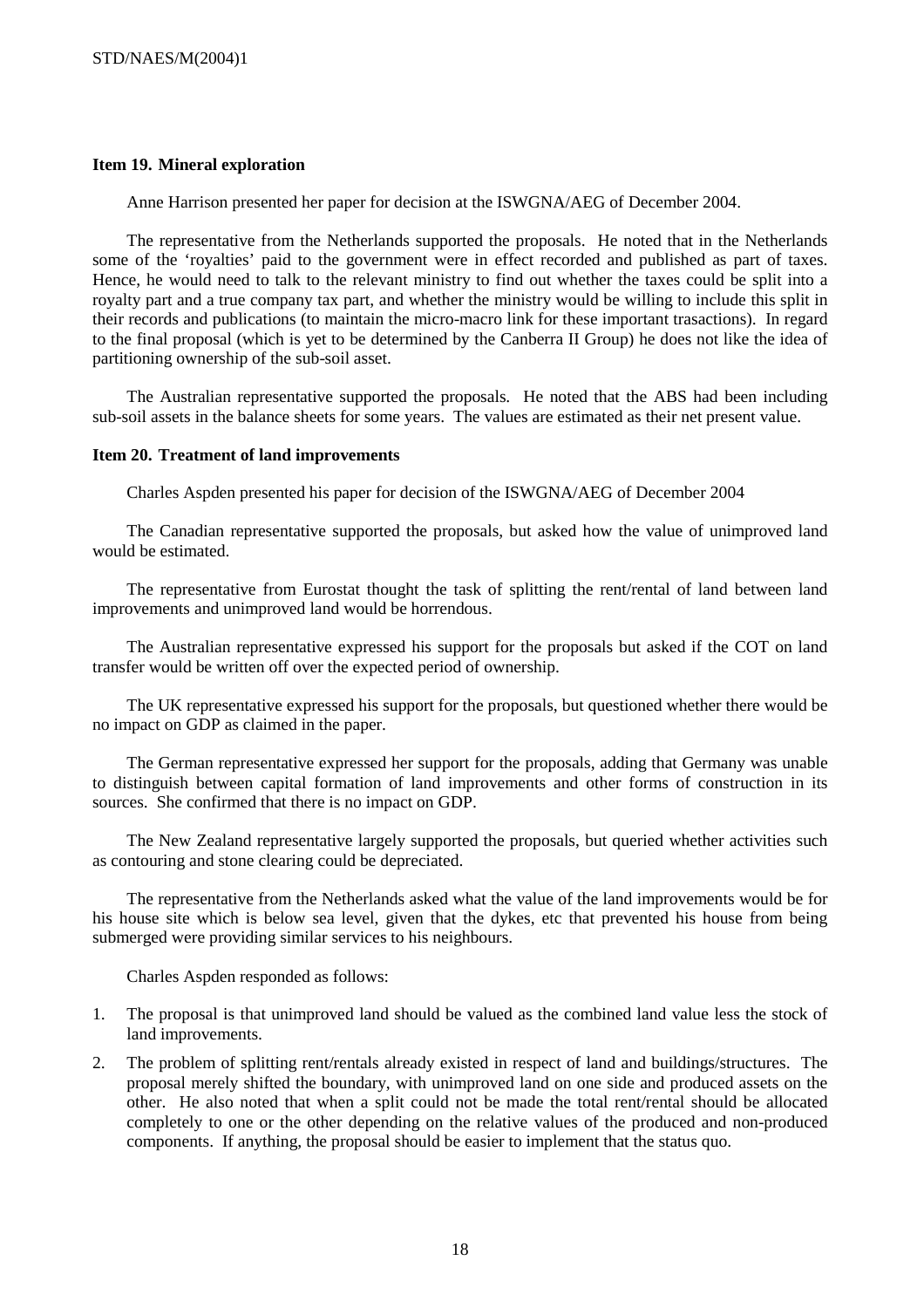- 3. He confirmed that COT on land transfers should be written off over the expected period of ownership.
- 4. He argued that all land improvements, including contouring and stone clearing were subject to depreciation and required maintenance.
- 5. The value of the land improvements to the Dutch house site from the dykes, etc. should be estimated by allocating the total costs to each block of land.
- 6. He thought that GDP would be unaffected, but he invited members to review his tables at the end of the paper and alert him to any errors.

#### **Item 20a. New top level structure for national accounts data transmission**

OECD (Bill Cave) presents the Eurostat initiative of proposing a new top level structure for industry classifications for the National Accounts that would replace the existing A3/A6/A17/A31/A60 structure used by Eurostat and OECD.

Eurostat explains the context of their initiative. The implementation of a new ISIC in 2007 governed a change of the structure. The proposed ISIC has a level of 21 industries (letter based) and a level of 87 industries (2 digits). These levels are not very adapted to the national accounts (essentially joint OECD/Eurostat questionnaire) and Eurostat has proposed a level A9, for quarterly accounts, and a level of A65, for input-output and annual accounts. The idea is to propose these levels in the ISIC meeting of this autumn, in order to have them approved by the Statistical Commission in 2007, and then in the SNA, in 2008.

USA expresses the view that it is essential that non European countries are involved in the choice of this structure, and that they are not only involved in the tail of process, as the last time, after the European countries have decided. He thinks it is a good proposal but the issues are in the detail and he will inform the experts in his agency for detailed comments on the proposal. He already stressed that the A87 or even the A65 would be difficult as the US only publishes systematic data under a 60 entries classification.

Australia also wants to be involved upfront and has the same reaction as the US relating to the difficulty of responding in 65 positions, when the accounts are published in a less detailed classification. The revision of the CPC should be also discussed. He queries what is the level of detail requested by the OECD, for example in the STAN database? Australia does not want to compile specific data that is not used by OECD analysts.

France explains that they do not agree with the Eurostat proposal of A65, and favors keeping the 87 ISIC positions as the main structure for the national accounts, but proposes an intermediate structure, between A9 and A87, in order to replace the current A31 level.

Denmark thinks that it is important that there in a more international agreement including non European OECD countries. This should be done rapidly, considering the amount of work to be done. The bridge table between the old and new structure should be as simple as possible.

The presentator and the chair conclude that they have clearly received the message that non European countries want to be involved. The OECD will ensure that that happens, starting with an explicit consultation of non EU countries. The need of an intermediate classification between A9-A65 is apparent. The logic is to introduce these top level classifications in the new SNA.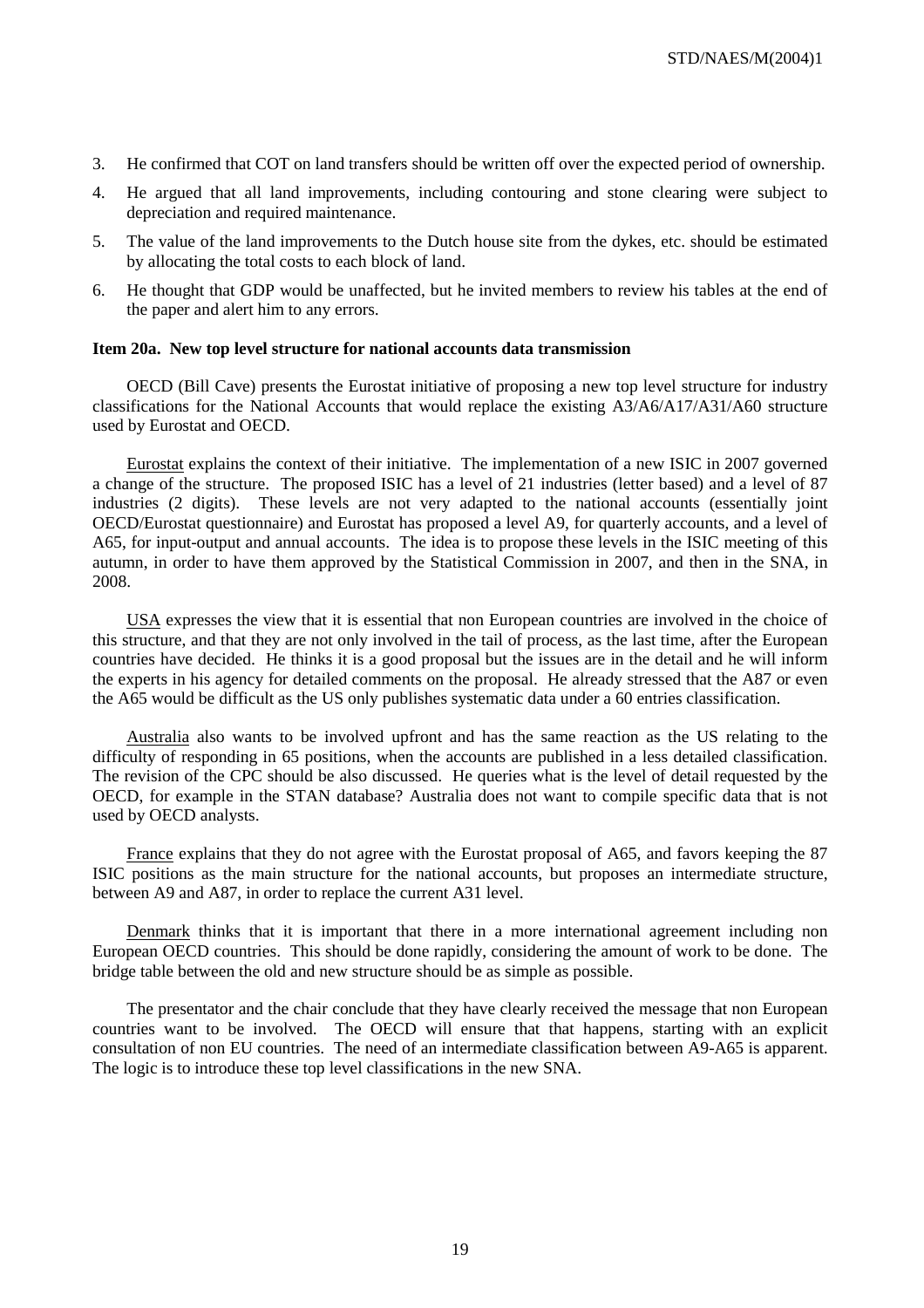# **Items 21-22-23-24 Data collection and dissemination at the OECD**

The OECD presents the situation of national accounts data collection and dissemination in the field of general government accounts (publication of a new volume, Jean-Pierre Dupuis), of annual accounts (Michèle Hainaut), and quarterly accounts (Michèle Harary). Lars Thygesen presents the NAWWE initiative.

Eurostat stresses that the presentation of NAWWE is overly optimistic. There are problems with "key families" in the SDMX initiative. Eurostat explains that it now disseminates data free of charge (New Cronos is accessible via Internet).

#### **Item 25. Report of the UK Atkinson panel.**

The chair welcomes Sir Tony Atkinson and thanks him for having accepted to present the report that he conducted in the UK on the measurement of the non market output. All interventions congratulated Sir Atkinson for the great quality of the report.

USA expresses the view that the issues raised by the measurement of non market output can also be found for market output, and in particular for market services. Studies in the US have shown that there are several market service industries (and also construction) that show implausible negative productivity. A few improvements have been made by the BEA since these studies. He contests that the principle of measuring "incremental contribution to welfare" was applicable to collective services, given that we do not know how to construct "collective" utility curbs. Therefore, while he agrees that one can probably find good indicators of output for individual services (health and education, where similar private services can be offered), he does not believe that it is realistic to cover collective services with such indicators. He strongly agrees with the Atkinson report in stressing the importance of indicators reflecting the maximum of quality adjustment.

Netherlands proposes a definition of output as the contribution to outcome attributable to a production process. He queries the use of some quality adjustments features, such as school tests, to be used to compile direct output based indicators, because teachers specifically teach students how to succeed in these tests. He also doubts that there can be a direct output measure of collective services. He thinks that statisticians should be prudent in assuming that there are always gains in productivity. In the Netherlands, there was a big increase in expenses but concentrated on unproductive management or new untrained personnel.

Denmark is concerned of the risk on the independence of the statistical agency when it is recommended that the ministries corroborate the resulting productivity measures. In the UK, was it not because the productivity was negative that the ministries wanted it to be increased? He supports the change in the global message that the report brings compared to what was prevalent since the Eurostat Handbook, which was more or less that direct output is *inevitably* better than input indicators. Now it is rightly considered that this is not true. For example, the UK report would probably prefer an input measure than using the number of pupils as a direct output measure.

Australia continues in the direction of implementing direct output measure for health and education (including for private services). He discusses to which point quality adjustment can be attributable to the output or to the outcome. For example tests results in education may be more linked with outcome. It would be better to focus on the "quality of teaching". He queries about the use of indicators of capacity utilization of capital in the measure of non market output.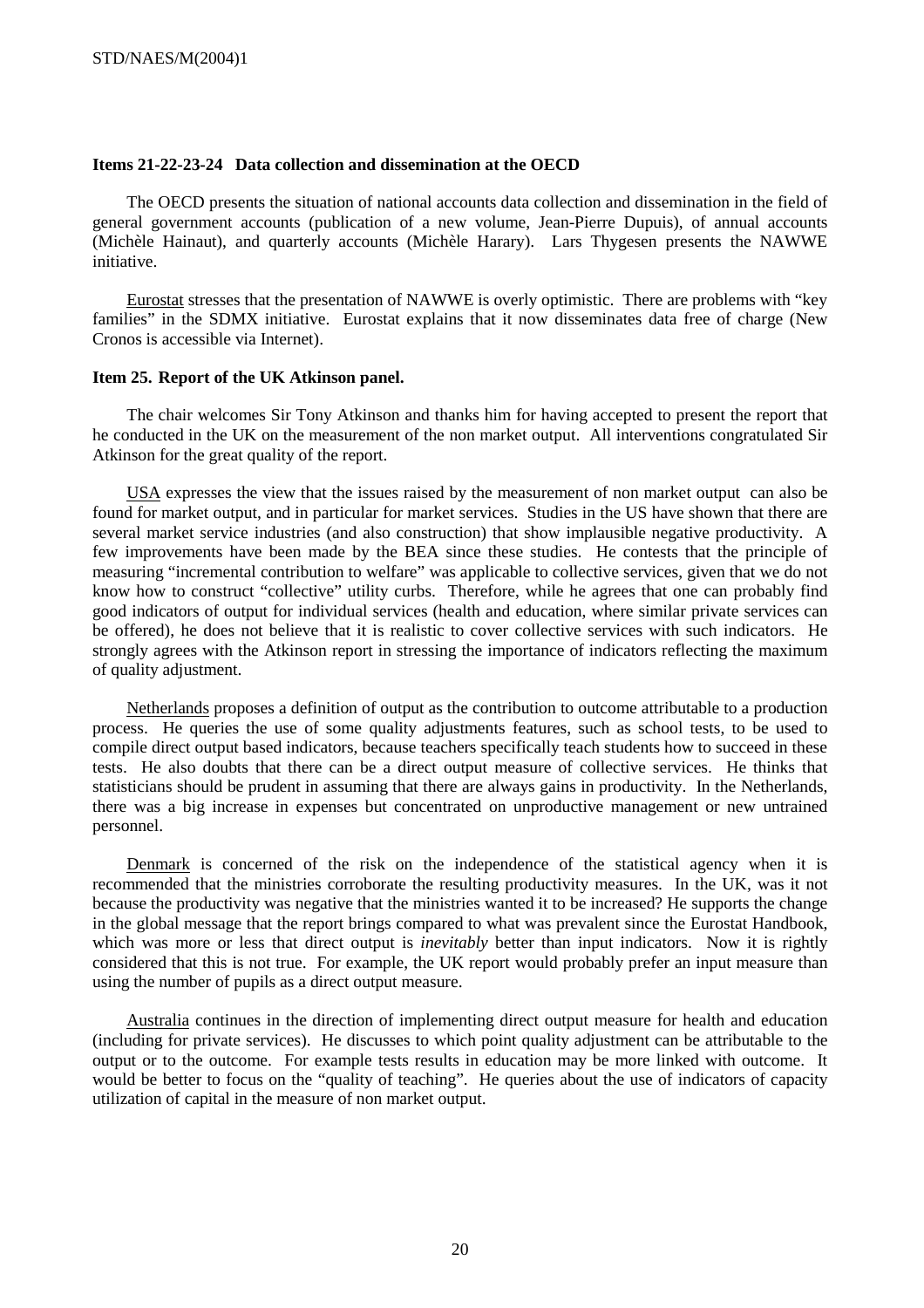In Hungary it is reasonable to focus on education and health which represents 2/3 of global output, and for which one can imagine direct output indicators. It is not realistic to extend these indicators to the rest.

Eurostat says that there is a need for clarification of what is output and outcome.

The UK explains that there has always been a rigorous and formal process when implementing the direct output measures in the ONS.

Austria is concerned that the volume approach is based on the main function but the current price approach is institutional. How can these two approaches be consistent?

In response to these interesting comments, Sir Tony Atkinson, mentions that setting a set of "principles" in the report helped to insulate from political pressure (no principle says that productivity should be increasing…). He admits that the report departs from the EU Handbook: there is a necessity for a minimum standard to accept the use of an output indicator. He mentions that it is not so easy to classify services as "individual" or "collective" (e.g. public health). Regarding the discussion on output/outcome, his report insists on the "incremental contribution to outcome", not the measure of outcome.

The second part of the session consisted of a presentation of an OECD paper, by François Lequiller, proposing formal recommendations derived from the Atkinson report. This session is for decision (by written consultation after the meeting). In his presentation, the author mentions that, following the discussion of the first part of the session, Recommendation 1 of the paper should include more clearly a rejection of the use of direct output indicators for collective services.

Australia asks for a clarification of recommendation 4 regarding the definition of the market sector, and would agree on a proposition based on an industry classification rather than a sector classification. He finds recommendation 2 rather prescriptive.

Austria questions recommendation 2 knowing that some functions (education and health) may be conducted by local authorities. He proposes to give a specific focus in Recommendation 3 on universities, which combine teaching, research development and even health services. He agrees on recommendation 4. Regarding recommendation 7, training costs are not born by the enterprise.

The Netherlands more or less agrees on the six first recommendations. He proposes that other "conditions" be added to the one on "quality adjustment" in recommendation 1: enough detail and homogeneity of products, full coverage, good information on costs for weighting. He agrees with recommendation 2, but it should be less prescriptive. Regarding recommendation 4, calculations are made in the Netherlands excluding some services, on an industry basis. It should not make reference to the market sector. He does not agree with Recommendation 7, which does not cover correctly the issue which does not only concern training costs.

The UK is concerned that Recommendation 1 does not go as far as it should regarding the elements of quality: the level of detail needed and the homogeneity in time should be mentioned. Regarding Recommendation 2, it should be stated that statisticians should have the final say. Recommendation 7 is unsatisfactory as it does not cover all capital implementation costs. It should be broadened.

The USA is concerned that the OECD creates a precedent by criticizing a particular country in the context of an international meeting. Regarding recommendation 2 a lot of services are produced by state and local authorities and it would be complicated to have their view on it. He criticizes recommendation 7 on the basis of feasibility: training costs are mostly bundled with other things and are difficult to separate. Other recommendations are good ones.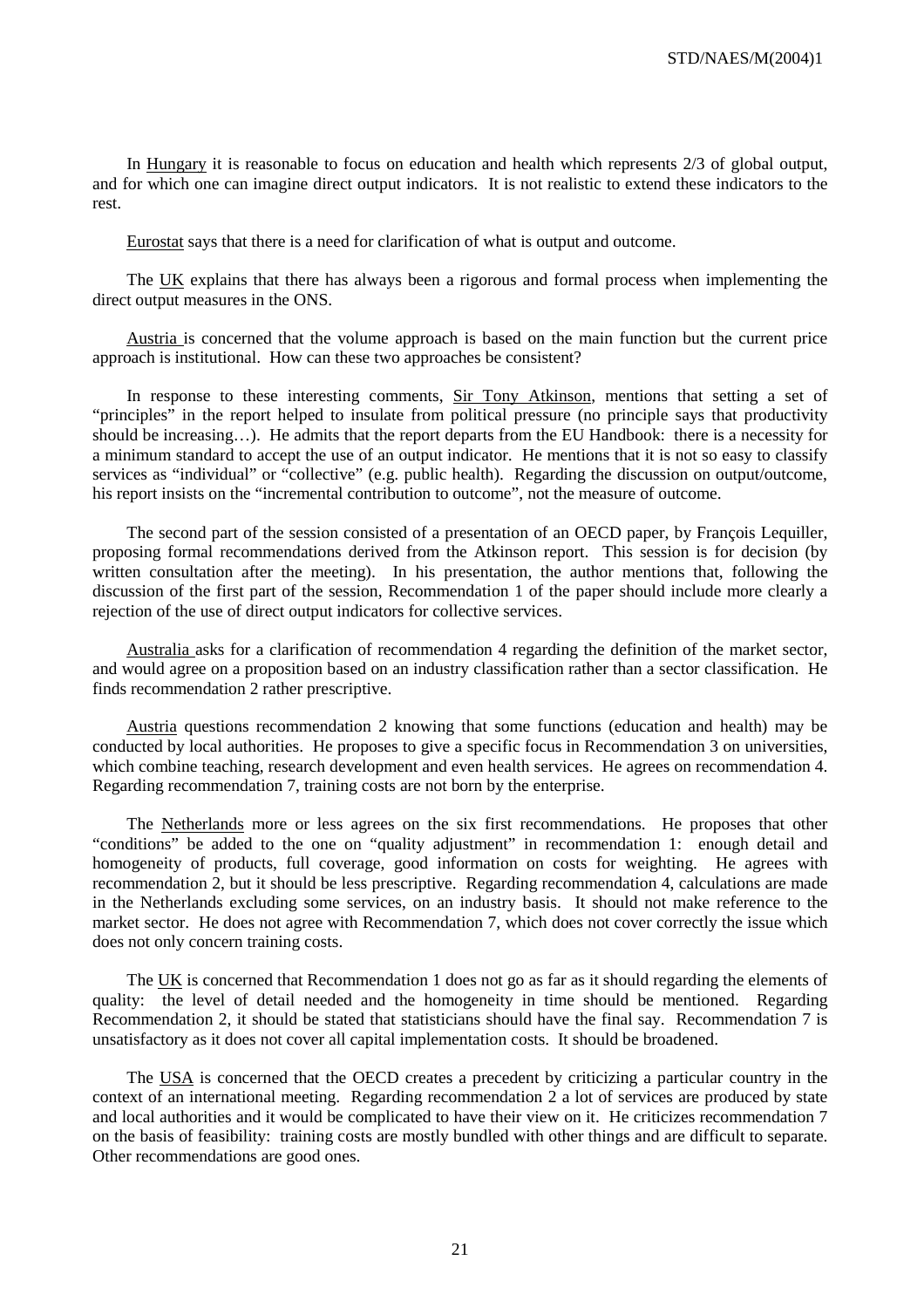Eurostat has some sympathy with recommendation 4 as the old ESA was using this split "market/non market", but this has been abandoned in the SNA 93. But the data must exist in the internal calculations of countries. However, it will not be so simple as said in recommendation 4. Regarding recommendation 6, the procedures of the SNA review should be respected. Regarding recommendation 7, there was a classification by function, the COPP, but it has never been implemented.

Denmark cannot see what the coverage should be in recommendation 7.

François Lequiller responds that he will take into account the comments, and propose another draft submitted to written consultation. He abandons Recommendation 7.

#### **Item 26. Using National Accounts Data for Productivity Analysis**

The session is for decision. The paper is from the OECD (François Lequiller). It proposes a set of recommendations in order to promote the use of national accounts data for the measurement of the labour input data in terms of hours worked in the calculation of productivity.

Most interventions supported the initiative, despite some modifications to be introduced in the recommendations.

Germany welcomes this initiative to use national accounts data. Germany experienced the same difficulties that OECD when they compared productivity levels between East and West Germany. She supports all the recommendations. However, regarding recommendation 2, she is concerned that there could be problems in generating the necessary data for labour input divided in the market and the non market sector. She also questions the feasibility of responding to the questionnaire on the bridge table between labour force statistics and national accounts as there are something like 45 different sources for the measurement of the labour input in the national accounts of Germany.

The Netherlands considers the issue very important. He stresses the fact that data in persons are not adapted to industry analysis. Data from enterprise surveys (in term of jobs) are more consistent than data based on Labour Force survey (in terms of persons).

Eurostat supports recommendation 4 which proposes to avoid excluding from the SNA the concept of persons, and confirms the excellent coordination with OECD.

The UK supports the initiative and will answer to the questionnaire.

The USA welcomes the initiative and supports the recommendations. He appreciates to be informed on how the OECD uses its data. The situation in the USA is that productivity and labour input is monitored by BLS, with which the BEA coordinates. In the US, there is preference to establishment data compared to the Labour Force Survey. The establishment survey (in terms of jobs) is benchmarked every year on quasi exhaustive data, while the Labour Force Survey (persons) is based on a relatively small survey, and is benchmarked only every ten years on Census. The BEA commits to transmit total hours including self-employed (recommendation 3). He agrees with recommendations 4 (that is to transmit also data in terms of persons) while he believes that it is better to use the concept of jobs in particular for industry by industry analysis.

Australia supports the effort to improve labour force data in the national accounts. He maintains that there is lack of clarity about the definition of the market sector. He would prefer to apply an industry based definition than a sector based definition for the definition of the market sector. Regarding recommendation 4, the concept of jobs is better adapted to industry analysis than the concept of persons.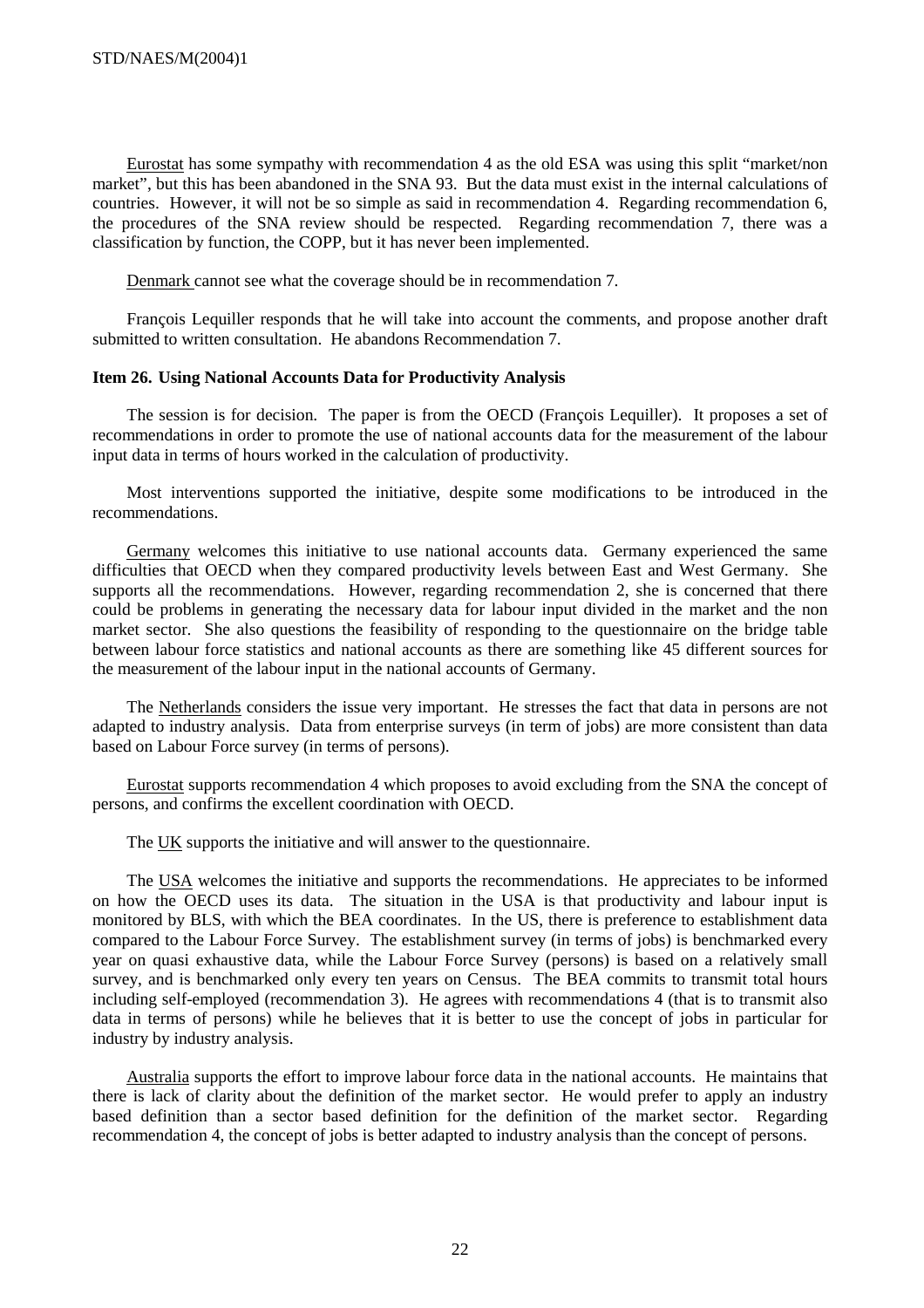Norway strongly supports the initiative and agrees on most of the recommendations. She warns that the comparison of levels is difficult. Norway is shown as having very high productivity level because of the oil and gas industry, which is not labour intensive, but capital intensive. She concludes that there should be also measures of capital productivity.

Italy supports the initiative and explains that labour input is at the basis of the calculation of national accounts in Italy. Contrary to what is mentioned in the tables of the paper, Italy is able to transmit total hours. She proposes that Recommendation 2 should not be compulsory and stresses that the number of jobs remain an important variable, especially for industry analysis (it is possible to introduce Jobs in the decomposition of GDP per capita). Concerning the bridge table, the passage from persons to jobs should be explicitly shown, in particular the inclusion of secondary jobs. It is not so easy to estimate the adjustment at the macro level when adjustments are made at industry and regional level. The table would be completely different whether starting from the labour force survey or the business statistics. An open question should replace the list of questions.

Canada supports the recommendation but warns of the use of persons rather than jobs. Canada does not equate market sector and business sector (because of NPISH).

New Zealand supports the initiative and explains that they are involved in the same exercise of reconciling sources on labour force. He maintains the necessity of jobs statistics. New Zealand has not adopted the SNA definition of self-employed and has a larger definition.

The chair concludes that the WPNA obviously supports the initiative. Modifications will be introduced to recommendations to take account of the comments. The questionnaire will be sent to European countries by Eurostat and to non European countries by the OECD. A specific consultation will be organized on the definition of the market sector. The objective is to obtain an aggregate which definition is independent from pre-assumptions on productivity.

#### **Items 27-28. Open session on supply and use framework and input-output tables**

Australia presents a paper on the method of compilation of national accounts based on a supply and use framework, in annual as well as in quarterly accounts. The USA presents their new project for a better integration of the input output accounts and the gross domestic product.

Many delegates show their interest in these presentations. They support the creation of an EDG on compilation methods. The OECD accepts to create this EDG.

### **Item 29. Software survey**

The OECD presents the results of the survey on the implementation of the recommendations of the OECD/Eurostat task force on the measurement of software investment. The results show that while some progress has been made towards better convergence, there is still a wide room for the improvement of international comparability, especially regarding price indices.